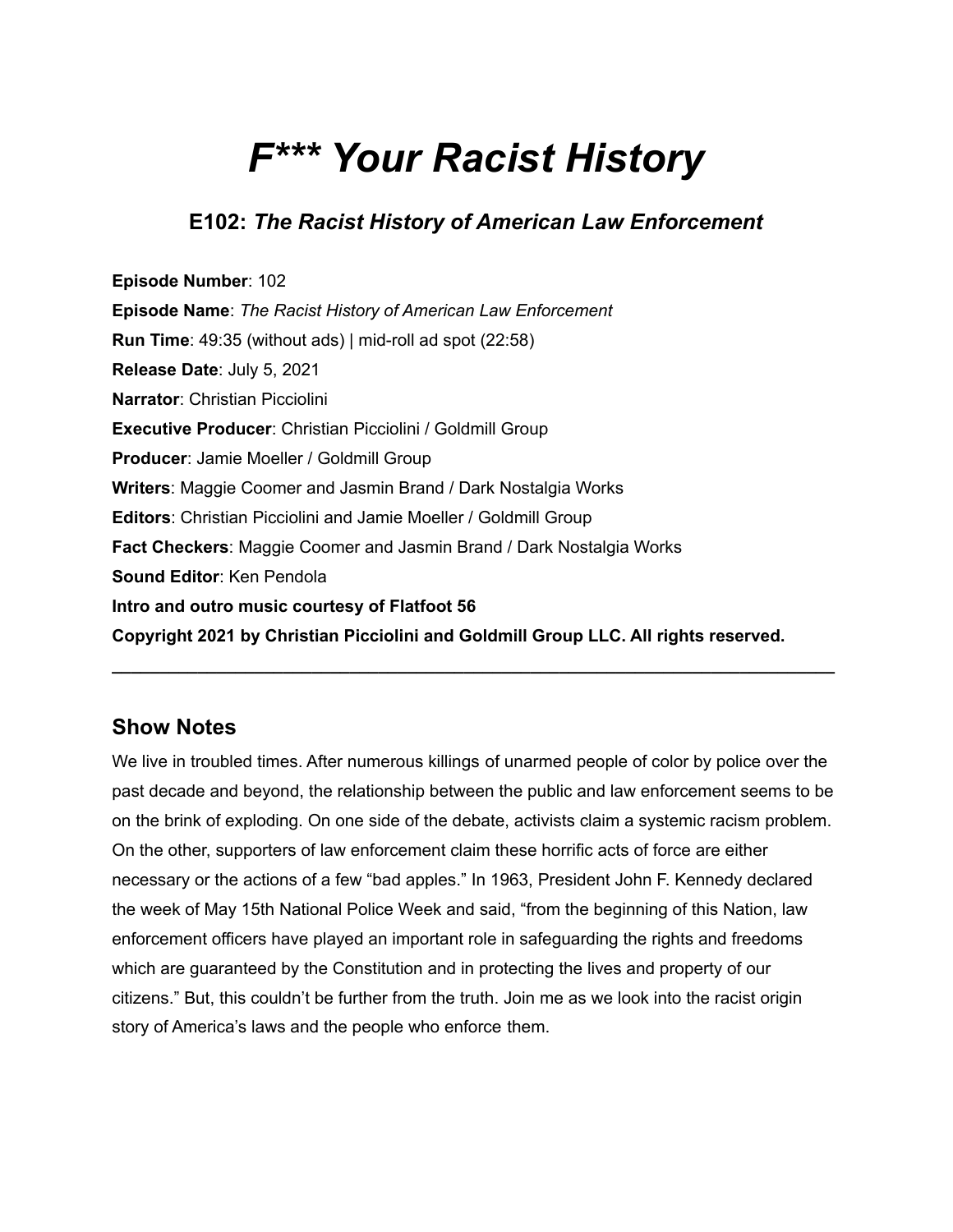#### **EPISODE SCRIPT**

*Warning: this episode contains scenes that depict violence and death. You'll probably also get really pissed off.*

#### **I Can't Breathe**

"I can't breathe." George Floyd said it 26 times before taking his last breath, all while a white police officer knelt on his neck, killing him.

The relationship between American law enforcement and people of color is a deep, festering wound. And, if we trace our nation's policing back to its earliest roots, we can see how poisonous it truly is.

Since the 2020 murder of George Floyd by former Minneapolis police officer Derek Chauvin, "I can't breathe" has become a global rallying cry for those who support anti-racism and the fight for civil rights and equal justice.

This tragic incident (one of arguably thousands like it around the country), which ultimately found Chauvin guilty of murder, forced a national debate on methods of policing that have long gone unchecked and unpunished. And, it brought global attention to the harassment, abuse, and harm Black and brown people have endured at the hands of police throughout American history.

"I can't breathe" was initially adopted as a protest call after a New York City police officer killed another Black man named Eric Garner in 2014. Former officer Daniel Pantaleo held 43-year-old Garner in a chokehold on the ground while initiating an arrest on suspicion of him illegally selling loose cigarettes—a misdemeanor violation. He told police "I can't breathe" eleven times before losing consciousness and never waking up. No charges were ever brought against Pantaleo for Garner's death, and it took over five years for the NYPD to terminate his employment. Two days after Pantaleo's firing, Sergeant Kizzy Adonis, who had arrived on the scene as officers pressed Garner to the ground, and had been charged with multiple counts of "failure to supervise," made a deal to forfeit just 20 vacation days to keep her job. This means only two of the dozen or so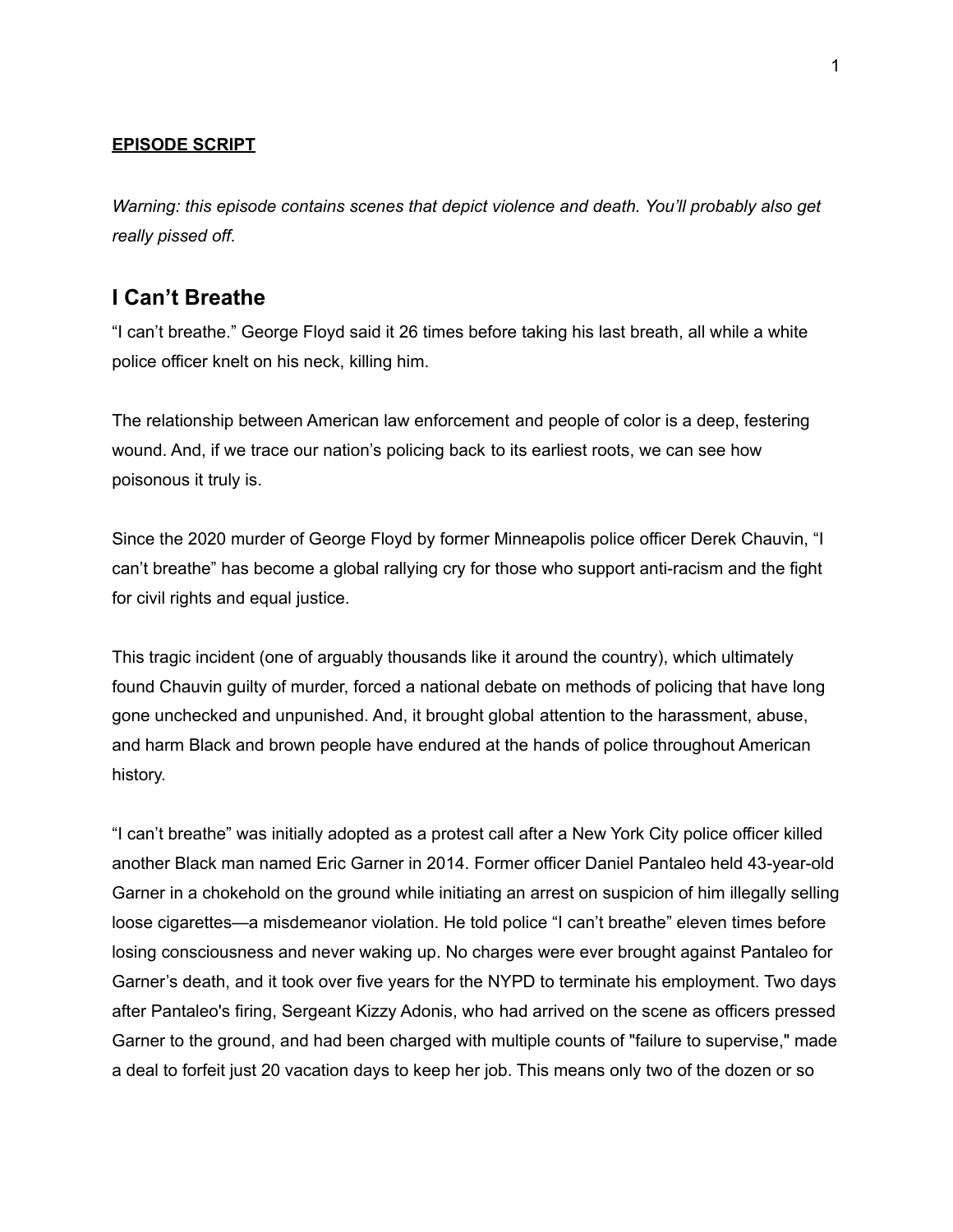officers involved in Eric Garner's arrest and his death have faced any "penalty." 1

Another case that sparked outrage and galvanized many into action was the killing of Trayvon Martin. The Black Lives Matter movement, which protests incidents of police brutality and racially motivated violence, was formed in 2013 after Trayvon Martin's killer, George Zimmerman, was acquitted. Though not a police officer, but instead a civilian coordinator of an unofficial neighborhood watch, Zimmerman fatally shot the unarmed 17-year-old Martin in 2012 and claimed self-defense under Florida's "Stand Your Ground'' Law, which provides that people can use deadly force when they reasonably believe it's necessary to defend themselves against deadly force. Martin's only "aggression" that fateful night was that he was Black and walking alone.

Today, Black Lives Matter activists seek to "eradicate white supremacy and build local power to intervene in violence inflicted on Black communities." It's a movement to respond to and work to change the harsh realities that communities of color face.

They shed light on injustices, as well as things like "The Talk"—the difficult but necessary conversation Black and brown parents have with their young children about what to do—and what *not* to do—when interacting with the police because their life could depend on it: Hands up in the air or on a steering wheel where officers can see them at all times. No sudden movements. Ask for permission to reach for something and clearly explain what you're doing when you move. Be respectful. Comply. Children of color must memorize this code of conduct and carry it with them throughout their lives, because as countless injuries and deaths at the hands of police and vigilantes have proven, those sworn to serve and protect can't always be relied on to serve and protect them. And, as many cases of police brutality have shown us, even following the instructions of "The Talk" will not always guarantee safety or life.

By speaking truth to power, Black Lives Matter has been met with much criticism and resistance. After all, for every legitimate action, there is an equal and opposite reaction.

Blue Lives Matter, an affront to Black Lives Matter (which Blue Lives Matter denies), was formed

<sup>1</sup> Ashley Southall, "Final Punishment in Eric Garner Case: Sergeant Loses Vacation Time," *The New York Times*, August 21, 2019, sec. New York,

[https://www.nytimes.com/2019/08/21/nyregion/sergeant-kizzy-adonis-eric-garner-pantaleo.html.](https://www.nytimes.com/2019/08/21/nyregion/sergeant-kizzy-adonis-eric-garner-pantaleo.html)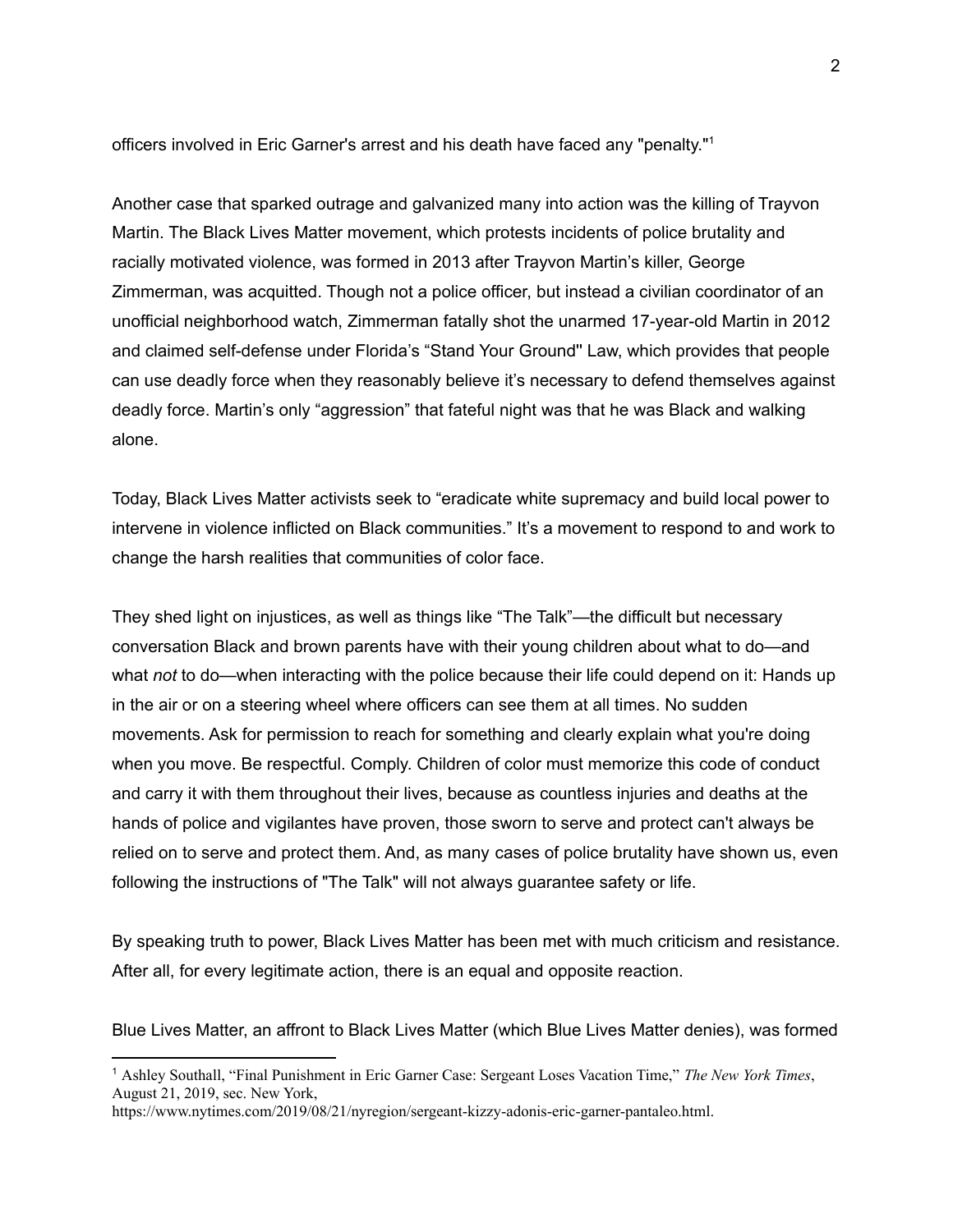in December 2014 following the murder of two New York City police officers. Officers Rafael Ramos and Wenjian Liu were shot and killed while sitting in their patrol car in Brooklyn. The perpetrator, Abdullah Brinsley (a Black man), posted on Instagram that the murders were revenge for the police slayings of unarmed Black men. Even though ambush killings of police had actually declined more than 90-percent since 1970<sup>2</sup>, Blue Lives Matter supporters rallied (as did white supremacists who saw it as an opportunity to radicalize jaded white cops). Some U.S. states even began passing laws to categorize physical attacks on law enforcement officers as hate crimes.<sup>3</sup> Meanwhile, states like South Carolina, Arkansas, and Wyoming still don't have hate crimes laws for bias against citizens. *Hmm.*

According to their website, Blue Lives Matter touts itself as a non-profit organization whose mission is:

"To raise awareness and enlist the public's aid for the needs of Police Officers, to help Police Officers assist each other, and to provide a Police Officers family with comfort and support as they go through hard times."<sup>4</sup>

Given the timing of Blue Lives Matter's establishment and their co-opting of the acronym BLM, its actual purpose as an opposition group to Black Lives Matter appears thinly veiled. Blue Lives Matter seems hellbent on preserving the policing status quo, meaning upholding longstanding dehumanizing and white supremacist practices in law enforcement. Their insignia is a black and gray variation of the American flag with a distinctive thin blue line in the middle, a reference to the belief that police are the only protection between society and outright chaos. In an ironic twist, "pro-police" insurrectionists at the January 6th attack on the Capitol actually beat Capitol Police with Blue Lives Matter flags. <sup>5</sup> *How's them apples?*

Then, there are the Oath Keepers, formed in 2009. This right-wing, anti-government paramilitary

<sup>&</sup>lt;sup>2</sup>Michael White, "Ambush Killing of Police, 1970-2018: A Longitudinal Examination of the 'War on Cops' Debate," www.documentcloud.org, 2020,

[https://www.documentcloud.org/documents/6936539-2020-PQ-Ambushes-1.html.](https://www.documentcloud.org/documents/6936539-2020-PQ-Ambushes-1.html)

<sup>&</sup>lt;sup>3</sup>Alan Greenblat, "Are 'Blue Lives Matter' Laws Just Symbolic?," Governing, July 26, 2017,

[https://www.governing.com/topics/public-justice-safety/gov-hate-crimes-police-blue-lives-matter.html.](https://www.governing.com/topics/public-justice-safety/gov-hate-crimes-police-blue-lives-matter.html)

<sup>4</sup> "Our Mission," Blue Lives Matter NYC, 2017, [https://bluelivesmatternyc.org/pages/frontpage.](https://bluelivesmatternyc.org/pages/frontpage)

<sup>5</sup> Justin Boggs, "Capitol Officer: They Beat Law Enforcement with 'Blue Lives Matter' Flags," KMGH, February 23, 2021,

[https://www.thedenverchannel.com/news/national/capitol-officer-they-beat-law-enforcement-with-blue-lives-matter](https://www.thedenverchannel.com/news/national/capitol-officer-they-beat-law-enforcement-with-blue-lives-matter-flags)[flags](https://www.thedenverchannel.com/news/national/capitol-officer-they-beat-law-enforcement-with-blue-lives-matter-flags).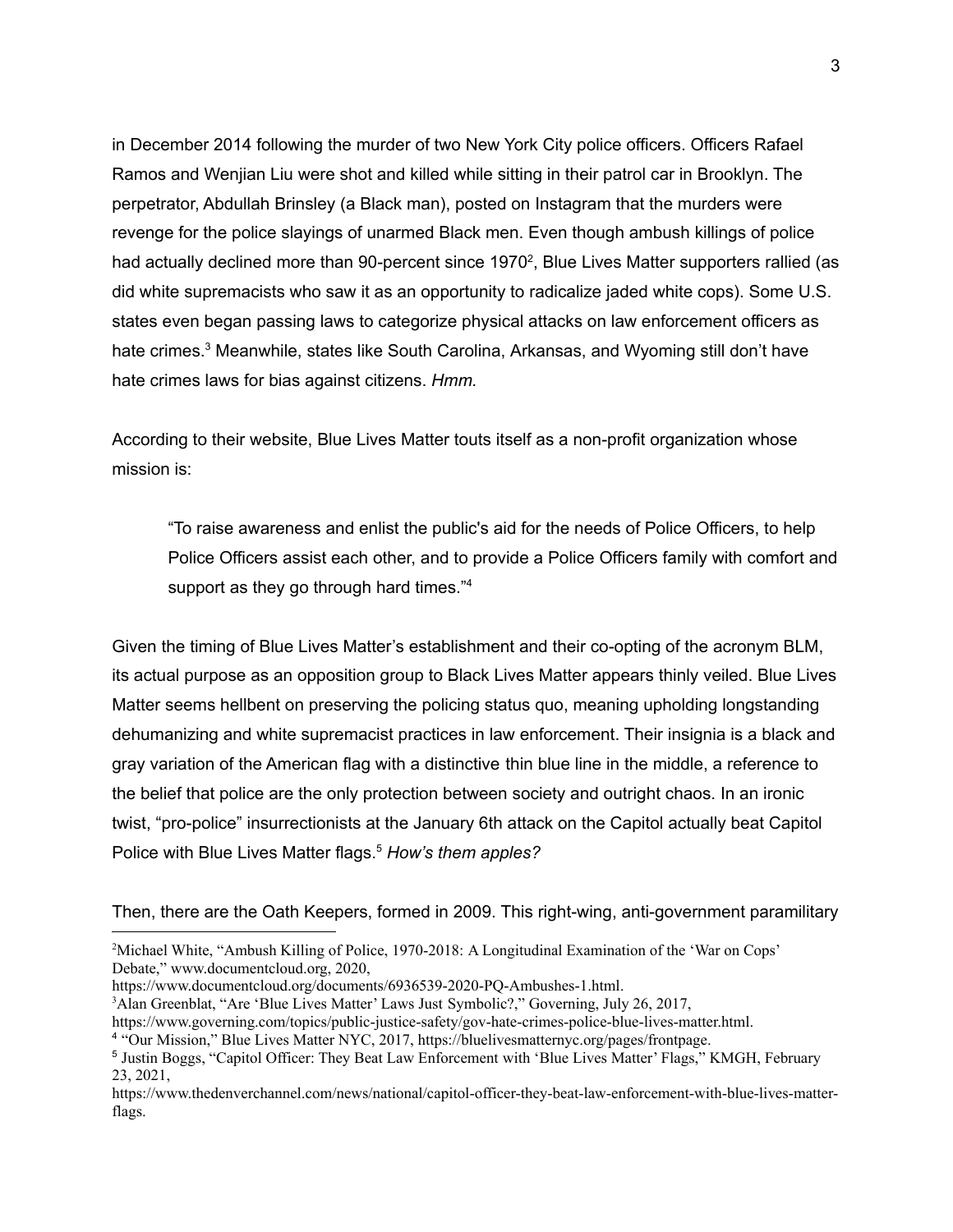group believes a New World Order led by the "liberal elite" is threatening to destroy America's constitutional republic. They (like Blue Lives Matter sympathizers and white nationalists) falsely claim Black Lives Matter is an anti-white, Marxist terror organization set out to destroy American values (i.e. "white" American values). What makes *this* extremist militia particularly dangerous is that they focus their recruitment efforts primarily on current and former law enforcement officers, military service men and women, and first responders. The Oath Keepers' main pretext is claiming to uphold their oath to protect the U.S. Constitution "from all enemies, foreign and domestic," even if it means disobeying direct orders from superior officers or marginalizing other Americans in the process. They infamously showed up in Ferguson, Missouri, in support of law enforcement after police shot and killed a young Black man named Michael Brown in 2014. Several Oath Keepers leaders and members (along with Blue Lives Matter supporters) have also been charged in connection with the January 6 attack on the U.S. Capitol building *and* Capitol Police earlier this year. Alongside them in their siege? A host of white supremacists, neo-Nazis, and conspiracy theorists.

Black Lives Matter and many civil rights activists argue that police violence against people of color is a systemic problem hundreds of years old. In other words, the roots of this tree are rotten.

On the other hand, Blue Lives Matter claims that cases like those of Eric Garner and George Floyd resulted from outliers and rogue officers, "a few bad apples," (while conveniently ignoring the full proverb that one bad apple spoils the whole barrel). They say our law enforcement system is inherently good; that it's law enforcement officers who need protection from violent criminals. And, if our prison population is any indication of who law enforcement and our justice system consistently and historically perceive as "violent criminals," it's people of color.

Who is right? Is the problem with individual bad cops or is it that the entire system they are trained in and come from is rooted in white supremacy and will inevitably produce rotten fruit? How did we arrive at this moment in time?

To understand the origin story of American Law Enforcement, we first have to understand the origin story of our American laws. For that, we have to go way back to before the formation of the United States; we have to get colonial.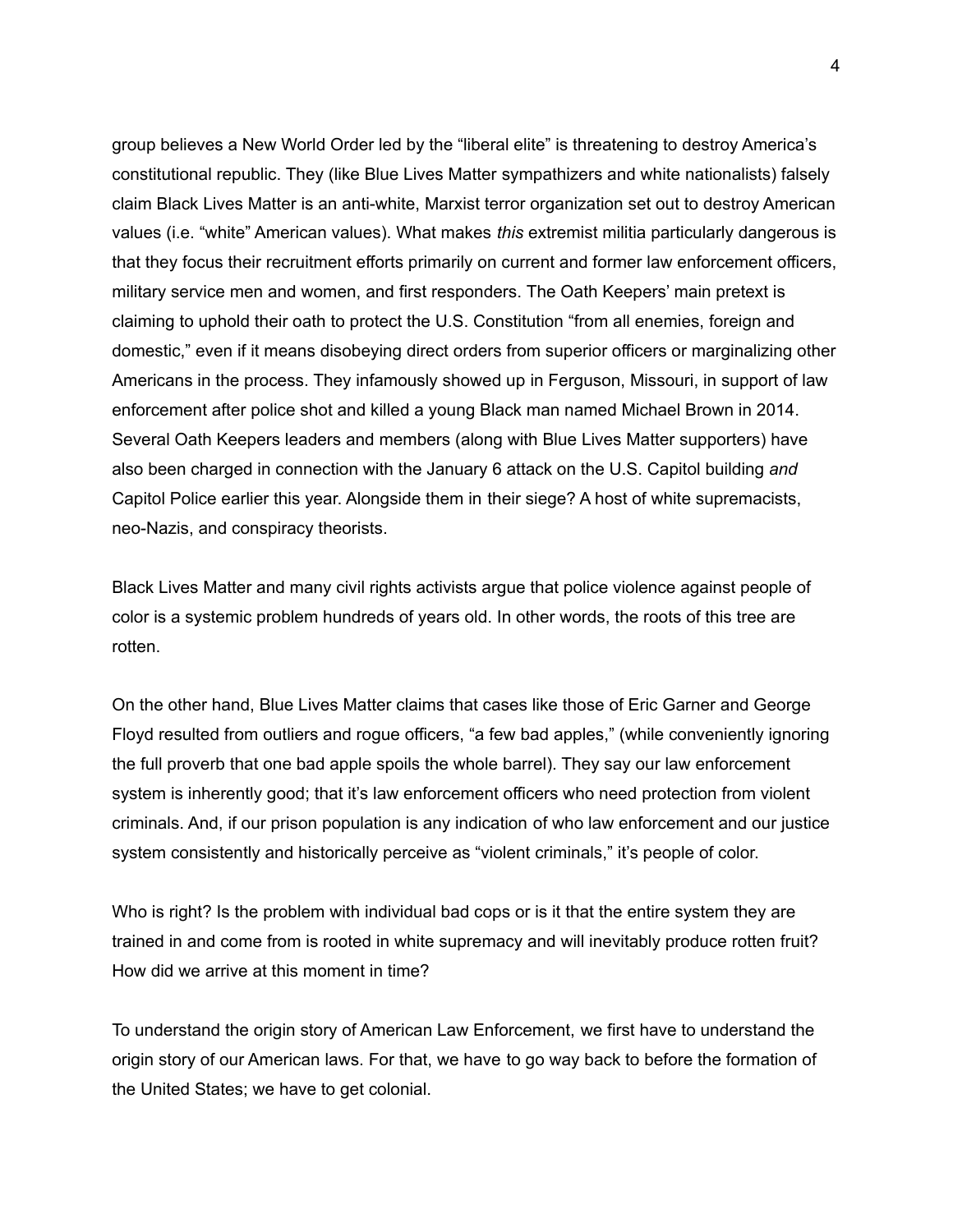This is episode 2 of *F\*\*\* Your Racist History*: *The Racist History of American Law Enforcement.*

#### **The Watchmen**

British colonization of the Americas began in 1607 with the formation of the first colony at Jamestown, Virginia. By the early 1700s, the British had successfully dominated the North American continent and established thirteen colonies. Back then, colonial America's entire legal policing system was adapted from English law. No surprise there, since America was still a collection of English colonies at the time. Urban centers had different needs than rural communities, as did the northern colonies and southern colonies.

The northern colonies, whose economies were based mainly around shipping and mercantilism, and urban cities throughout the original thirteen colonies, quickly learned to rely on what they called Constables and Night Watchmen to control any "disorder" that might impede their new profit centers.

The City of Boston is a clear example of the evolution of northern urban policing. In 1631, the then "Town of Boston" formed the Boston Watch. These civilian watchmen were responsible for patrolling the streets looking for murderers, thieves, and any fires that might break out (a common occurance of the time). The position of Watchman was not a coveted position for Bostonians; it was often doled out as punishment, and more often than not, watchmen spent their duty hours drunk and rowdy.

On the other hand, Constables, which were officially sanctioned law enforcement officers, dispensed justice, settled legal disputes among merchants, and had other random civic duties like surveying land. Per Dr. Gary Potter (an Eastern Kentucky University criminologist), Constables "were expected to control a dangerous underclass that included African Americans, immigrants, and the poor." 6

<sup>6</sup> Connie Hassett-Walker, "The Racist Roots of American Policing: From Slave Patrols to Traffic Stops," The Conversation, June 4, 2019,

<https://theconversation.com/the-racist-roots-of-american-policing-from-slave-patrols-to-traffic-stops-112816>.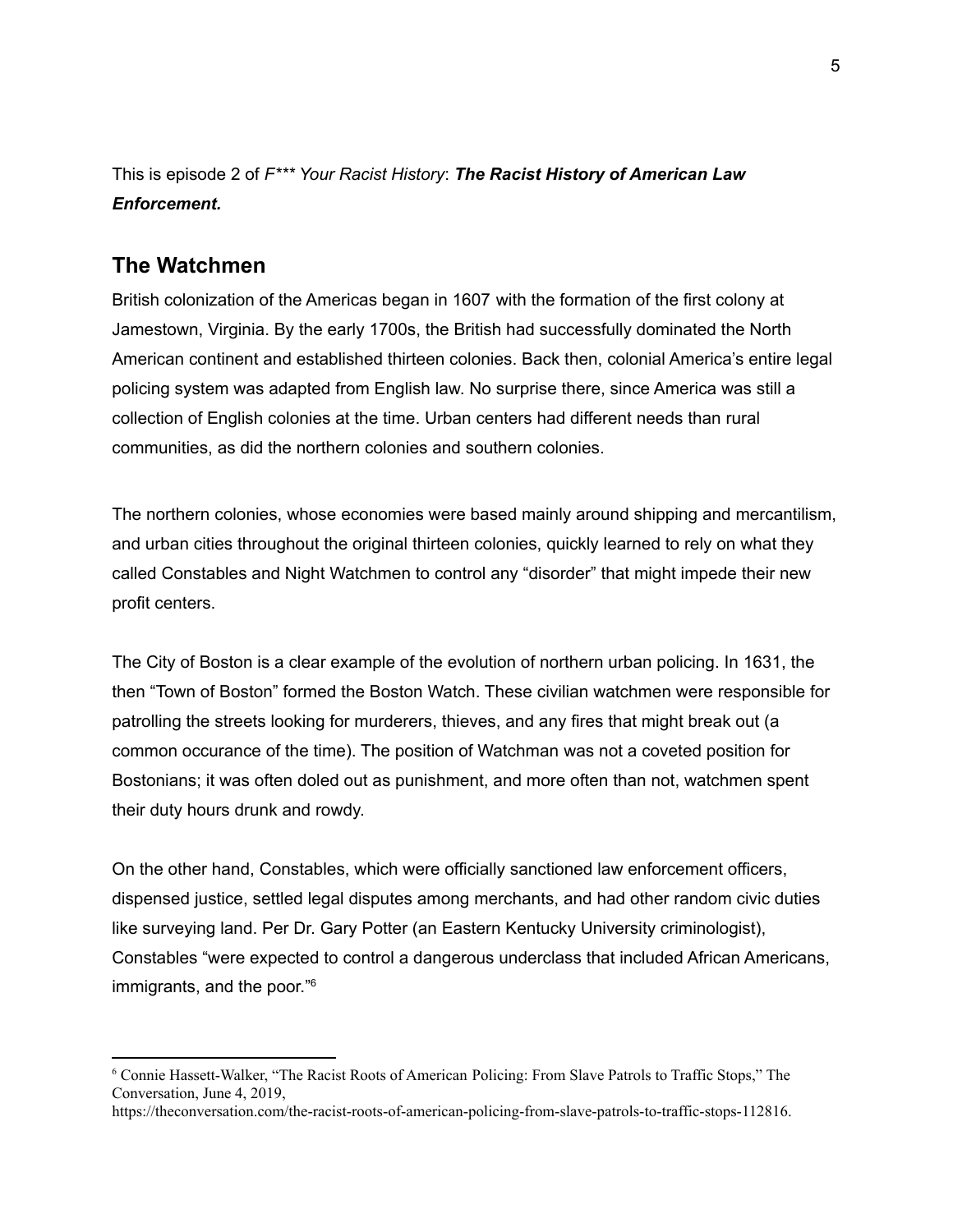In more rural communities, colonials instituted variations of something called the Frankpledge system, a framework of communal policing with origins dating back to 11th century England. In these instances, community members were responsible for policing each other, with one law enforcement official overseeing the operation: the sheriff. Sheriffs were initially appointed by colonial governors and eventually became associated with corruption and greed. By the late seventeenth and early eighteenth centuries, it wasn't uncommon for sheriff appointees to outright refuse the unsavory positions. To combat this trend, colonial governors instead instituted local elections to select the sheriff, a custom that remains to this day.

This "borrowed" system of policing became a staple in small rural communities in the American South, but it was actually the British Colony of Barbados that had the most significant influence over law enforcement in that region. Specifically, the Barbadian policies of policing and legal restrictions of enslaved peoples.

Slavery arrived in North America in 1619 and was a staple in the British colony at Barbados by the mid-1600s. By 1661, Barbados enacted the first official Slave Code.

Slave Codes were a collection of laws to restrict the movements and liberties of enslaved African people. More specifically, it established a longstanding (but false) ethos of white superiority over people of color.

The following is a passage from the 1661 Barbadian Code:

"Negroes are a heathenish brutish and an uncertain, dangerous kind of people, yet we well know by the right rule of reason and order we are not to leave them to the arbitrary cruel and outrageous wills of every evil-disposed person, but so far to protect them as we do many other goods and chattels."7

In other words, Black people were considered savage and uncultured, property, and white people claimed they were protecting them from their own savagery by enslaving them.

<sup>7</sup> Maalik Stansbury, "Barbados Slave Codes – StMU History Media," STMU History Media, October 19, 2016, <https://stmuhistorymedia.org/barbados-slave-codes/>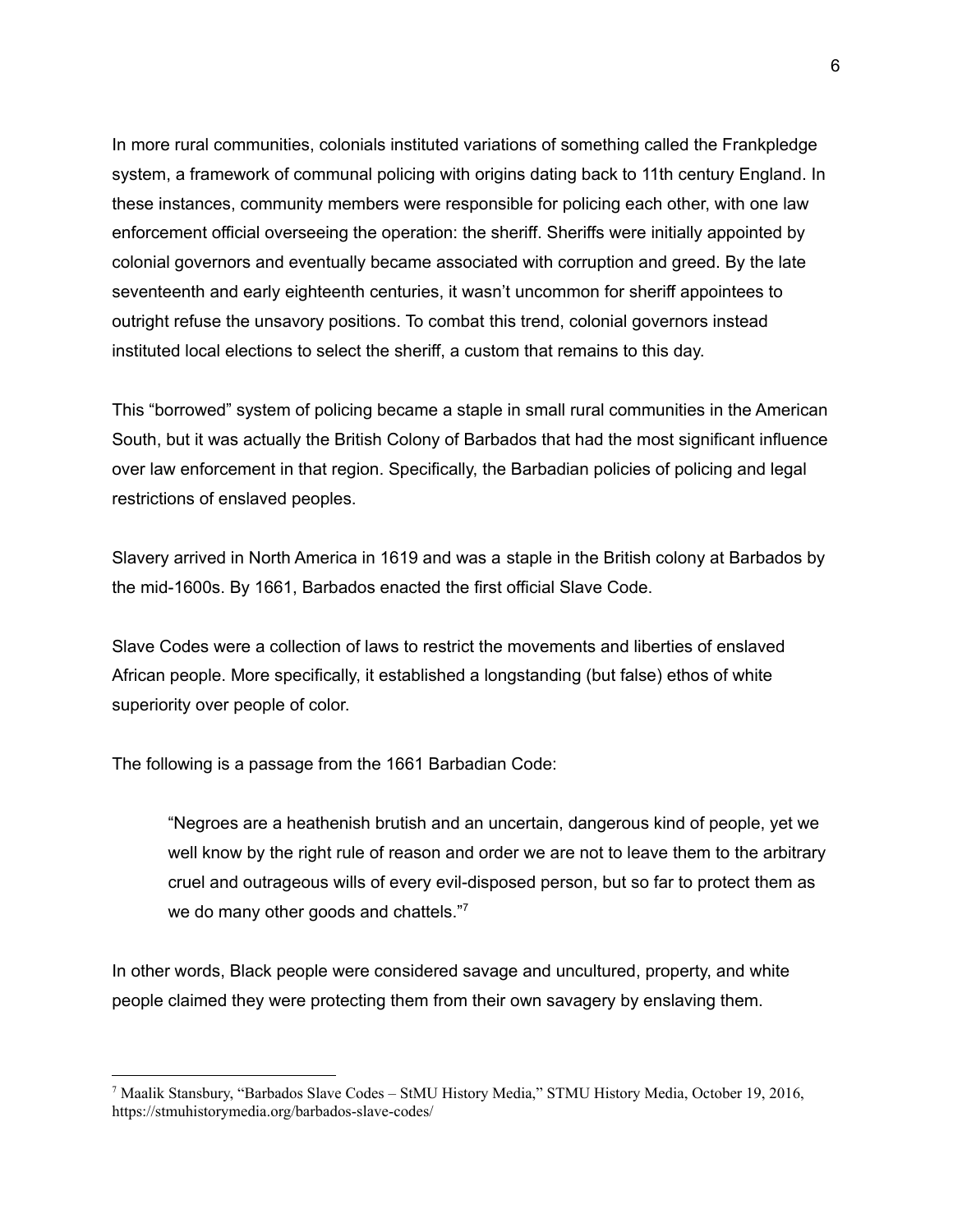As Bradley J. Nicholson explains in the *American Journal of Legal History*, English society was based on a top-down hierarchical system. Any person without a "master" threatened the natural order and security of the ruling classes.<sup>8</sup> Ruling classes, otherwise known as white people.

### **Slave Codes and Slave Patrols**

As the British continued to colonize the North American continent, a code of laws to govern dominance over servants and slaves began to take shape in the image of Barbados' law. Restricting the movement of slaves became a crucial component in colonial Southern law, and almost all of the Southern colonies used some iteration of the Barbadian Slave Code.

To enforce these racist laws, communities raised militia-style groups known as Slave Patrols—in many cases the first instance of organized "law enforcement" agencies in a region.

South Carolina established the first slave patrol in 1704. From 1712 to 1740, their state law even *required* the torture of slaves who had escaped.

In 1724, Virginia militarized their slave patrols by transferring the responsibility to enforce laws from regular civilians to the State militia, and in 1754 the government began paying slave patrols directly for their service.

According to criminal justice historian Dr. Gary Potter, "Slave patrols had three primary functions: 1. To chase down, apprehend, and return to their owners, runaway slaves; 2. To provide a form of organized terror to deter slave revolts; and 3. To maintain a form of discipline for slave-workers who were subject to summary justice, outside the law, if they violated any plantation rules." 9

Following the American Revolution of 1776, the thirteen original English colonies unified under the federal government, but federal power was weak; states maintained autonomy over their laws and systems of enforcement. The new state laws were again just adaptations of former racist colonial laws.

<sup>8</sup> Bradley J. Nicholson, "Legal Borrowing and the Origins of Slave Law in the British Colonies," *The American Journal of Legal History* 38, no. 1 (January 1994): 38, [https://doi.org/10.2307/845322](https://www.mybib.com/10.2307/845322)

<sup>&</sup>lt;sup>9</sup> Gary Potter, "The History of Policing in the United States" (2013),

<https://plsonline.eku.edu/sites/plsonline.eku.edu/files/the-history-of-policing-in-us.pdf>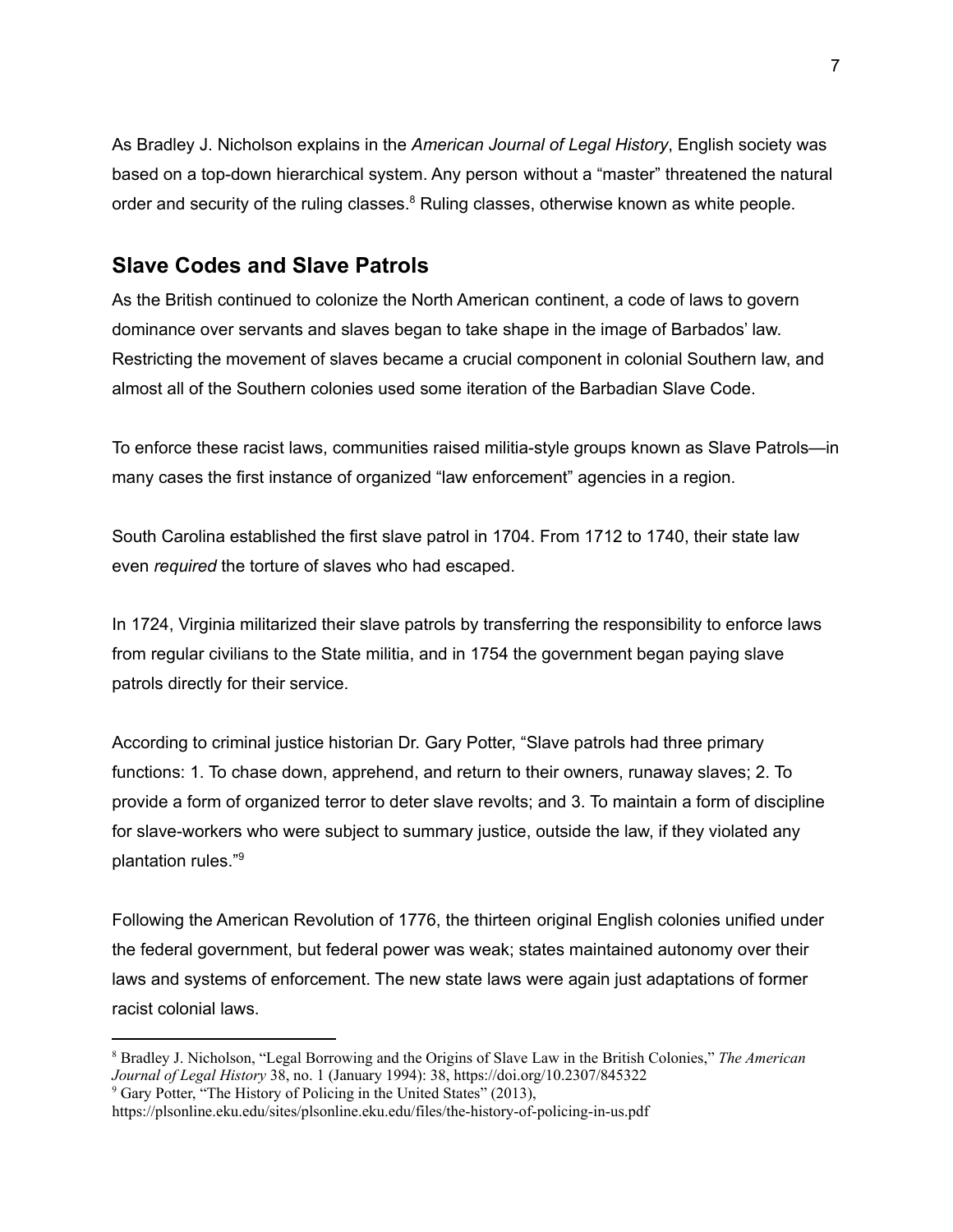By the 1780s and 1790s, fear of slave revolts in the South prompted a further militarization of law-enforcing slave patrols. County courts authorized and organized these patrols, effectively making policing slavery a public safety initiative. They consisted of white men from every social class and socio-economic circumstance; united in the common cause of defending themselves and their families from so-called "Black violence."

The constant fearmongering of rebellion and economic disruption fostered a sense of solidarity among whites who seemed to have a new common "enemy" to replace the British: the Black slave.

## **Nat Turner's Rebellion**

In August 1831, the unwarranted fear of Blacks in America seemed to become a reality for the white plantation class in Southampton County, Virginia, when an enslaved Black preacher named Nat Turner led a midnight revolt against the slave-holding population in the area. Turner's interpretation of the Bible told him that God did not intend for people to live the way he and other enslaved people were forced to live. He claimed God had sent him a message, and the only way forward for his people was to meet violence with violence. <sup>10</sup> An estimated 50 white people were killed before Nat Turner's rebellion was put down. Most of the enslaved participants were then captured or killed. In retaliation, the State executed 56 participants, including Nat Turner. Before it was over, local white militia groups had murdered an additional 100-150 Black people, freed and enslaved, even though most had no involvement in the revolt. Nat Turner's rebellion soon became the main white argument for the unjust, extreme measures being implemented to control enslaved populations in the Southern slave states.

In addition to State-sanctioned slave patrols, American slave owners also employed private entities like slave catchers to hunt down escaped enslaved people. While slave catchers are often portrayed as the boogeyman of the old south, the National Law Enforcement Museum in Washington, D.C. points out, "Slave patrols were no less violent [as opposed to their privately hired slave catcher counterparts] in their control of African Americans; they beat and terrorized

<sup>10</sup> Nat Turner and Thomas R Gray, *The Confessions of Nat Turner : The Leader of the Late Insurrection in Southampton, VA* (United States? Windham Press Classic Reprints, 2016).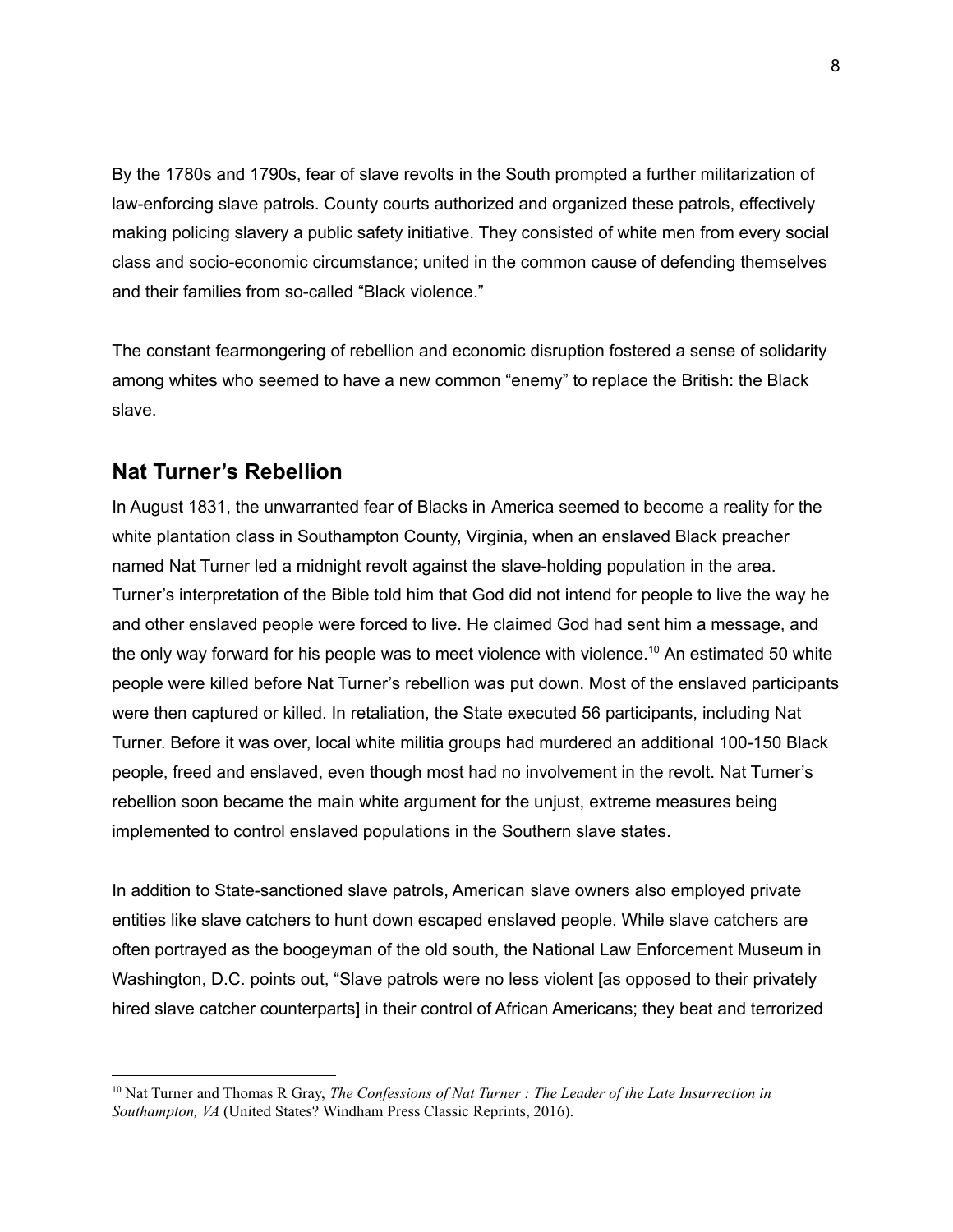as well. Their distinction was that they were legally compelled to do so by local authorities."<sup>11</sup>

Slave Patrollers were duty-bound to protect white interests, and they even took oaths to that effect:

"'I [Patroller's name], do swear, that I will as searcher for guns, swords, and other weapons among the slaves in my district, faithfully, and as privately as I can, discharge the trust reposed in me as the law directs, to the best of my power. So help me, God.' -Slave Patrollers Oath, North Carolina, 1828."<sup>12</sup>

## **Urban Policing**

As states and city populations grew throughout the United States, more-centralized police forces began to take hold. In 1838, the City of Boston established the first municipal police department with six full-time officers. American cities like New York, Philadelphia, and Washington, D.C. soon followed suit. Per historian Dr. Gary Potter, "Early American police departments shared two primary characteristics: they were notoriously corrupt and flagrantly brutal. This should come as no surprise, in that police were under the control of local politicians." <sup>13</sup> Seems not much has changed in that regard either.

These new urban police forces grew exponentially over the next few decades, and by the early 1880s, every major U.S. city had a municipal police department.

As slavery's economic profitability became increasingly apparent in the 1830s, '40s, and '50s, the growing number of enslaved people in the South continued to bolster fear of slave rebellions and economic disruption among whites. In response to the growing slavery abolition movement in the North, policing of free Black communities and the movement of enslaved people became even more restrictive and maniacal.

## **Fugitive Slave Act**

- <sup>11</sup> Chelsea Hansen, "Slave Patrols: An Early Form of American Policing," National Law Enforcement Museum, July 10, 2019, <https://lawenforcementmuseum.org/2019/07/10/slave-patrols-an-early-form-of-american-policing/>
- <sup>13</sup> Gary Potter, "The History of Policing in the United States" (, 2013), <sup>12</sup> Chelsea Hansen, "Slave Patrols: An Early Form of American Policing," National Law Enforcement Museum, July 10, 2019, <https://lawenforcementmuseum.org/2019/07/10/slave-patrols-an-early-form-of-american-policing/>

<https://plsonline.eku.edu/sites/plsonline.eku.edu/files/the-history-of-policing-in-us.pdf>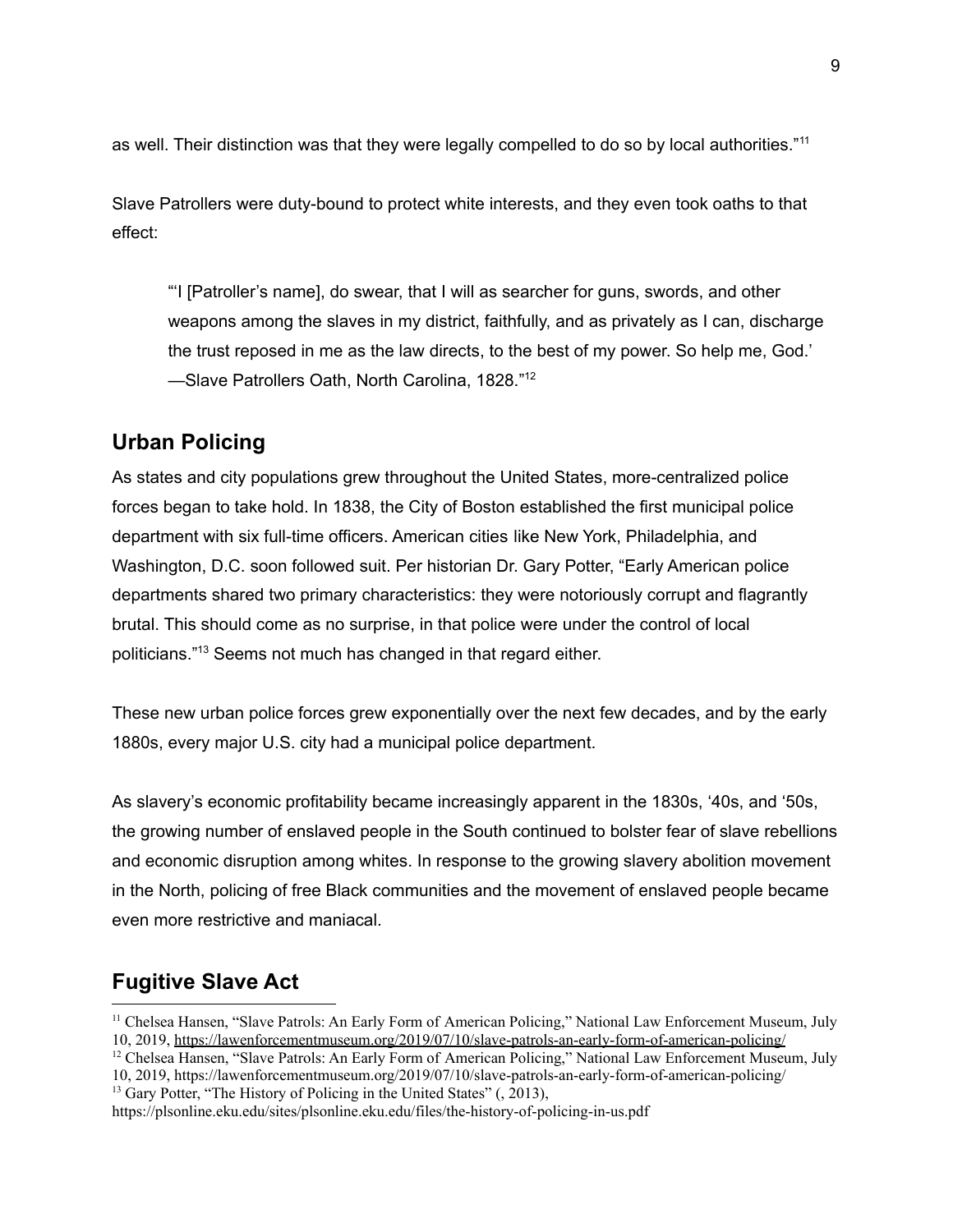Passed in September of 1850 as a part of the Compromise of 1850, the Fugitive Slave Act was a vital piece of legislation that forced northern law enforcement into the business of policing runaway slaves. Whereas before, once an enslaved person made it to a northern state, there was little a slave owner could do to recapture them, the Fugitive Slave Act now made it a Federal crime to aid a "fugitive slave." A person could be fined up to \$1,000 and jailed for refusing to assist in the capture of fugitives. Southern plantation owners now had the reach of the long arm of the law from Louisiana to the Canadian border to police enslaved people. For free people of color, this signaled a devastating shift in the Federal government's position on the issue of slavery and racism. Now, northern law enforcement agencies were actively employed in the surveillance and policing of Black people, even if they had escaped enslavement.

One thing to remember here, and something pertinent to people's attitudes in the North (then *and* now, too, I suppose): racism against Black people was also pervasive throughout the Northern states. As author Andrew DelBanco points out in an interview with NPR's Terry Gross in 2018, some Northerners were only in the abolitionist camp because they hated Black people and didn't want them showing up in their neighborhoods or stealing their jobs. 14 In essence, they wanted slavery to end so that Black people could be shipped out of the country, either back to Africa or to Santo Domingo in the Caribbean. Of course, there *were* some whites in the North who opposed slavery on moral grounds, but it's important to remember that just because someone was an abolitionist working against slavery, it did *not* necessarily make them a proponent of equal rights.

#### **Dred Scott Decision**

Another devastating blow to Black civil rights during the antebellum era—the period just before the American Civil War—was the Dred Scott Decision of 1857. Dred Scott was an enslaved Black man whose owners had taken him from Missouri, a slave-holding state, into Illinois and the Wisconsin Territory, where slavery was illegal. When his owners later brought him back to Missouri, Scott sued for his freedom and claimed that because he had been taken into free U.S. territory, he had become legally freed and was no longer a slave. The Missouri state court initially ruled that he *was* free, but the Missouri Supreme Court then reversed that decision. Later, a U.S. federal court upheld the Missouri precedent, leading Scott to appeal to the U.S.

<sup>&</sup>lt;sup>14</sup> "How the Fugitive Slave Act Ignited a 'Struggle for America's Soul," NPR.org, November 6, 2018, <https://www.npr.org/2018/11/06/664695634/the-fugitive-slave-act-and-the-struggle-for-america-s-soul>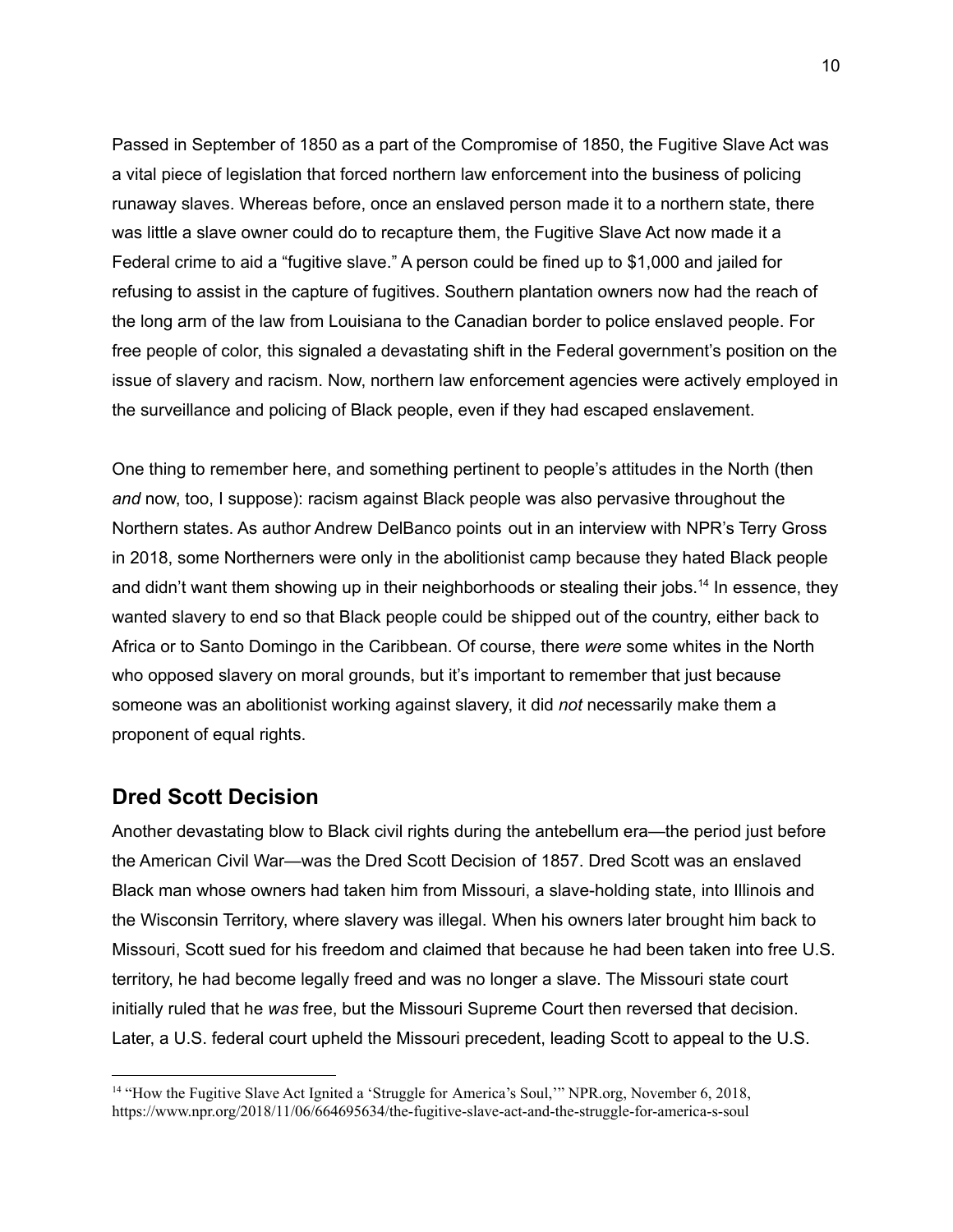Supreme Court, which issued a 7–2 decision against him. Considered one of the dirtiest Supreme Court decisions ever made, it essentially stripped all persons of African descent of their right to U.S. citizenship, regardless of whether they were considered enslaved or free. The decision once again reduced the legal status of Black people to ownable property via the highest court in the land.

Our entire American legal system is based on precedent. And this is the racist precedent our leaders were working with on the eve of war. The Dred Scott Decision exacerbated the tensions that eventually led to the eruption of America's Civil War.

The Civil War started in April 1861, and after four years and over 600,000 deaths, slavery finally ended, and everything changed.

#### Or did it?

Too often, in our school textbooks and American History classes, we are sold this fable that the Civil War was a war fought amongst brothers. It was a war about "pride." That it ended with the honorable surrender of the South and General Robert E. Lee and the demise of slavery...essentially the dawn of a new era of equality, and our nation came out stronger on the other side. Racism in America was legally over.

But, that simply isn't the truth.

What really happened is the complete economic devastation of the southern United States, for which Southern whites blamed formerly enslaved Black people and abolitionists. *The pot calling the kettle the n-word...what else is new?* For every new law passed to bolster equality for Black people during the Reconstruction Era after the Civil War, there was a loophole enacted for racists to exploit.

When it became clear in late 1864 that the South was going to lose the Civil War, white Southerners began to reckon with the realization that slavery would also end. Congress was busy drafting the 13th Amendment, which would effectively end chattel slavery in the United States. If that happened, how would whites keep Black people in their place? They would need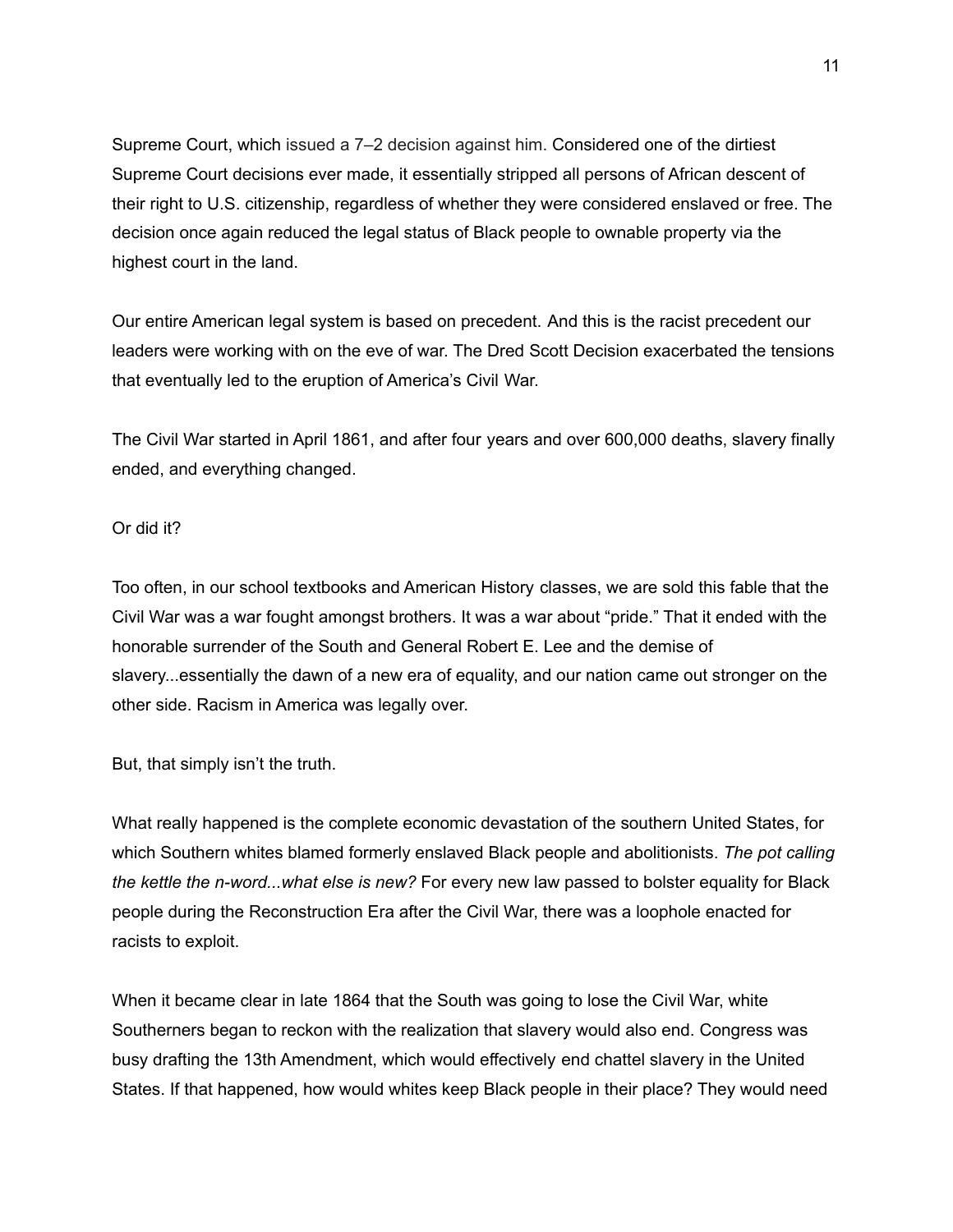to maintain the upper hand. If they were going to return to any semblance of white law and order, they needed to figure out a legal solution quickly.

Take the editor of *The Lynchburg Virginian* at the time:

"Stringent police regulations may be necessary to keep [freedmen] from overburdening the towns and depleting the agricultural regions of labor. The civil authorities also should be fully empowered to protect the community from this new imposition. The magistrates and municipal officers everywhere should be permitted to hold a rod in terror over these wandering, idle creatures. Nothing short of the most efficient police system will prevent strolling, vagrancy, theft, and utter destruction of our industrial system."<sup>15</sup>

The 13th amendment did *not* guarantee civil rights or ensure equality, however. Plantations ravaged by the war took advantage of a loophole in the new amendment; slavery could still exist "as a punishment for crime whereof the party shall have been duly convicted."

Seemingly overnight, Southern plantations reopened as for-profit prisons. Their target? Newly freed people of color—"savages," as they called them. Supported by a range of new racist laws, these new prisons started filling with formerly enslaved people. A slew of new vagrancy laws cropped up throughout the country. This dramatically limited the movement of free Blacks; if they went to a new city and started pounding the pavement looking for a job, they could easily be arrested as an unemployed vagrant loitering on the streets.

Often, Black prisoners would be auctioned off to the highest white bidder to work off their sentence.

## **Black Codes**

Starting in 1865, "Black Codes" were also enacted to further restrict the movements of the newly freed.

<sup>15</sup> Larry H. Spruill, "Slave Patrols, 'Packs of Negro Dogs' and and Policing Black Communities," *Phylon (1960-)* 53, no. 1 (2016): 42–66, <http://www.jstor.org/stable/phylon1960.53.1.42>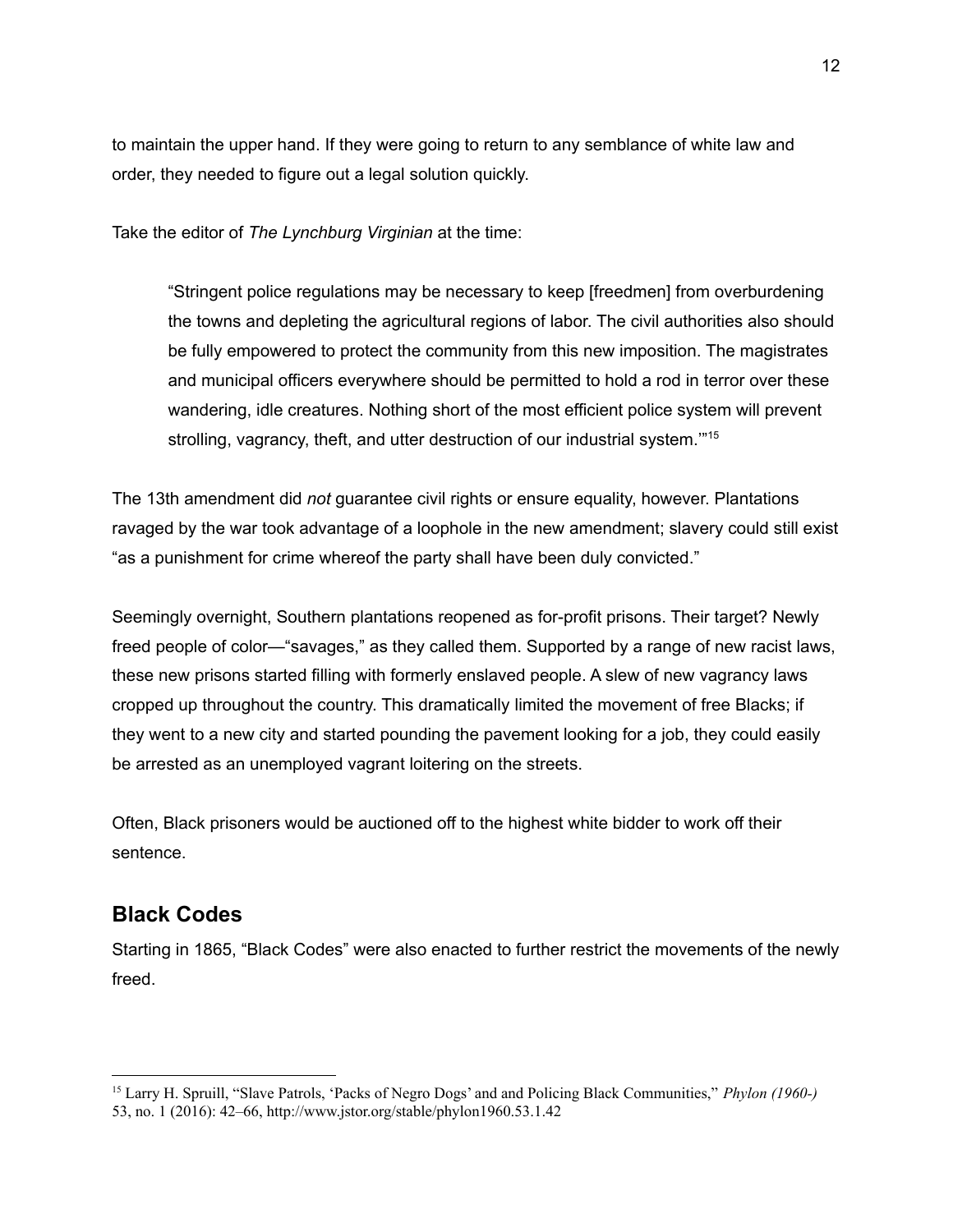Black Codes were legal iterations of the former slave codes. Mississippi and South Carolina were the first states to enact them, and other states quickly followed suit. Many state's Black Codes included additional taxes, rules about where Black people could live, what jobs they could legally hold, where they could be and when, and other arbitrary laws intended to make life generally difficult for them. Many of these racist laws remained intact in one form or another until the Civil Rights movement of the 1960s.

In 1865, Mississippi passed a law mandating the Black population show proof of employment each year. If they broke their employment contract, which many could not read to begin with, they would be subject to fines and arrest. That same year, South Carolina passed a law that required Black people to pay an additional tax of \$10-\$100 to actually hold any job that was not a servant or a farmer. In other words, they were taxed and tried for simply being Black.

Federal troops were stationed in the South to keep the peace during the turbulent Reconstruction period which followed the Civil War, but their efforts to stem discrimination and intimidation of newly freed Black people were futile. Or, perhaps, they really didn't try hard enough.

By 1866, the Ku Klux Klan had formed with one of the Confederacy's most famous generals at the helm: Nathan Bedford Forrest. The KKK picked up where the slave patrols left off. They used "extralegal violence" to restrict the movements of African Americans, prevented voting, and intimidated Black people from running for public office. Again, not much has changed in this regard, except, maybe, the sheets.

The vigilante terror of the KKK eventually gave way to white community-led violence towards Black people in the 1880s with the rise of public lynchings. Whole towns participated in the murders and torture of Black people, and even sold souvenirs like commemoration postcards and remnants of the victim's teeth. According to the NAACP (the National Association for the Advancement of Black People), between 1882 and 1968, there were 3,446 lynchings of Black victims. Where was law enforcement during these extrajudicial vigilante killings? More often than not, police offered no resistance or actively protected the perpetrators. In some cases, they themselves were perpetrators of the violence and killings.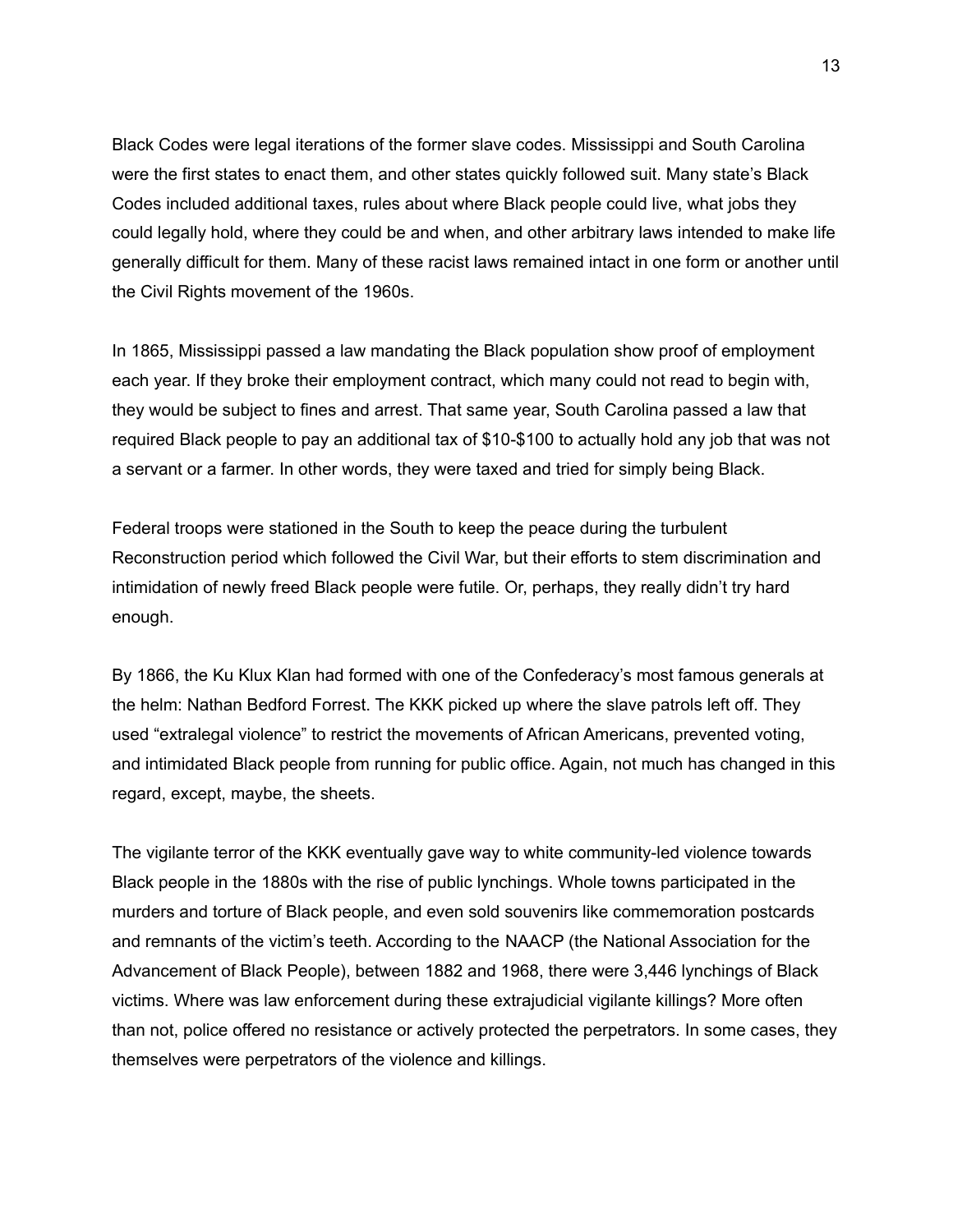State-sanctioned and vigilante violence against Black people continued for decades.

The turbulent 1960s saw the violent police suppression of civil rights protests. In response to growing public criticism over police brutality, most major police departments unionized in the 1970s, an ironic twist since police were used as a tool to suppress unionization in the 1880s, '90s, and early 1900s. Police unionization reinforced the "us vs. them" mentality, creating an even more insulated community for law enforcement. It made protecting and serving the communities they policed secondary to the job title of cop. And it provided a buffer for their brutality.

## **Public Enemy Number One**

Before the ink on the Civil Rights Act of 1964 was dry, a new enemy emerged: drugs.

In a press conference in June of 1971, President Richard Nixon declared drugs "public enemy number one," and in the 1980s, President Ronald Reagan declared a literal "War on Drugs," which led to today's full-scale militarization of police and the current prison industrial complex. Who did this mandate primarily affect? People of color and liberal activists.

Former Nixon aide John Ehrlichman said in a 2004 interview: "We knew we couldn't make it illegal to be either against the war or Black, but by getting the public to associate hippies with marijuana and Blacks with heroin, and then criminalizing both heavily, we could disrupt both communities. We could arrest their leaders, raid their homes, break up their meetings, and vilify them night after night on the evening news. Did we know we were lying about the drugs? Of course we did." Of course they did.

President Bill Clinton then passed the Crime Bill in the 1990s that assigned mandatory minimums to drug offenses and enacted the 1033 Program or LESO (Law Enforcement Support Offices). This new program allowed the transfer of surplus military equipment to local police departments to fight crime.

Today, the United States has only 5-percent of the world's population but 25-percent of the world's prison population. We are living in an era of mass incarceration and militant policing. Not much has changed since the slave patrols of the 1700s.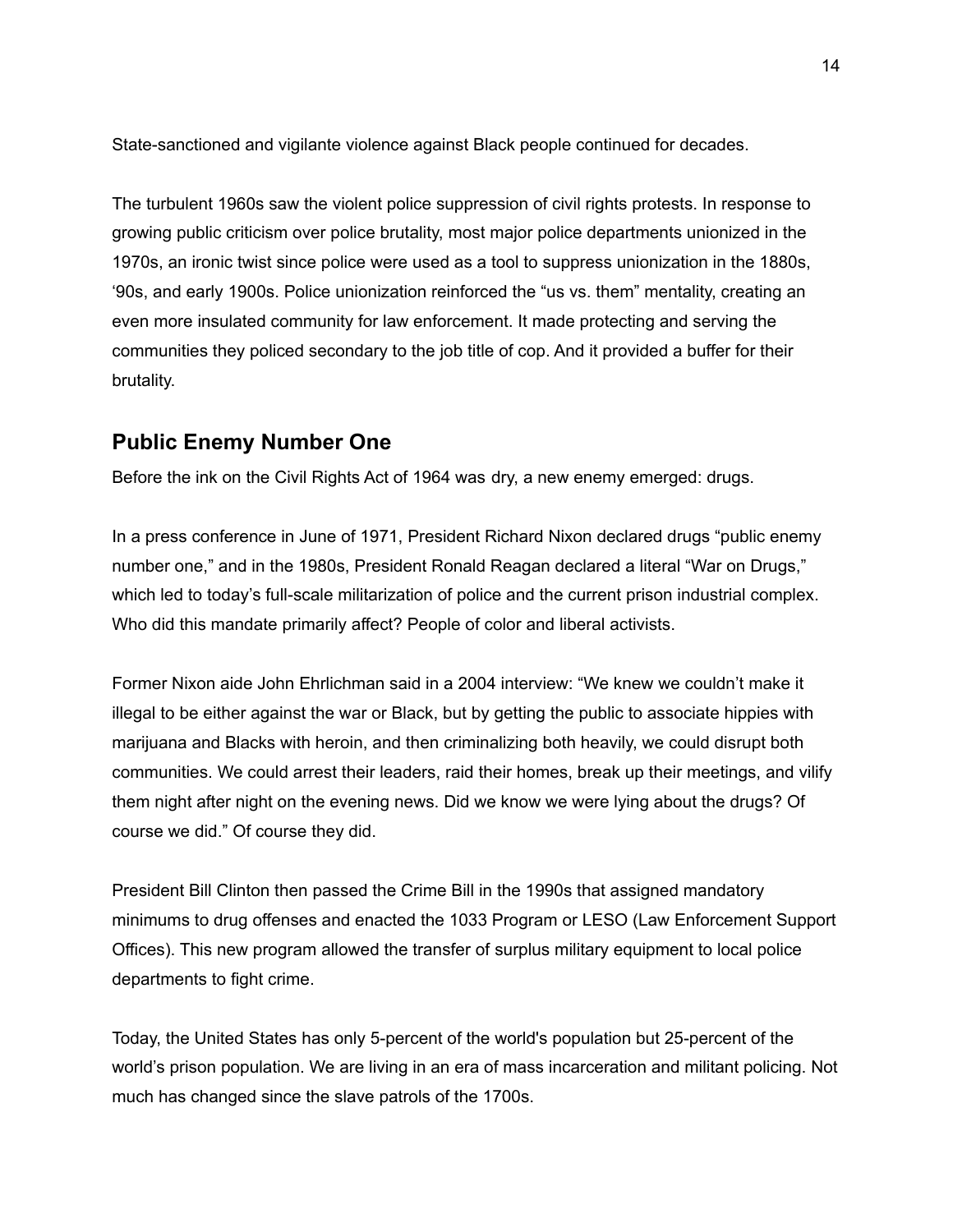It is now abundantly clear that all of this disproportionately affects communities of color. On average, Black people are incarcerated at a rate of 5 to 1 over whites, in some states that number doubles to 10 to 1.<sup>16</sup> In 2020, 32-percent of the U.S. population was composed of African Americans and Latinx people, compared to those same groups making up 56-percent of the U.S. incarcerated population. It is illogically disproportionate, until you factor in racism in law enforcement as a key ingredient. Still, this doesn't even begin to factor in the devastating impact of actual infiltration of modern American law enforcement by card-carrying white supremacists. The FBI reported in 2006 that there were known white supremacists inside law enforcement agencies and further infiltration was an active threat.<sup>17</sup> This is an important contemporary issue we'll cover more in-depth in episodes to come.

The purpose of our modern justice system doesn't seem to be to de-escalate violence, protect and serve, or rehabilitate; its purpose is to arrest as many "undesirable" people as possible using the most destructive weapons and dehumanizing means available, and send offenders (mostly Black and brown folks) away for as long as possible. Isn't that just modern slavery by another name?

It's not that good law enforcement officers don't exist; they absolutely do, but too often the good ones are run out of policing when they go against the system—either by the police departments, or they leave of their own volition because they get too fed up. In 2006, for example, Cariol Horne, a former Buffalo, New York police officer, intervened when a fellow white officer attempted to choke a Black suspect, but was later fired for doing so, mere months before she was eligible to receive her full pension.<sup>18</sup> Only recently did the New York State Supreme Court rule that her pension be reinstated. In 2011, former Baltimore Police Detective Joseph Crystal reported the beating of a drug suspect by a fellow officer and his testimony helped secure

<sup>&</sup>lt;sup>16</sup> Ashley Nellis, "The Color of Justice: Racial and Ethnic Disparity in State Prisons," The Sentencing Project, June 16, 2016,

[https://www.sentencingproject.org/publications/color-of-justice-racial-and-ethnic-disparity-in-state-prisons/#:~:text=](https://www.sentencingproject.org/publications/color-of-justice-racial-and-ethnic-disparity-in-state-prisons/#:~:text=Looking%20at%20the%20average%20state) [Looking%20at%20the%20average%20state.](https://www.sentencingproject.org/publications/color-of-justice-racial-and-ethnic-disparity-in-state-prisons/#:~:text=Looking%20at%20the%20average%20state)

<sup>&</sup>lt;sup>17</sup> Kenya Downs, "FBI Warned of White Supremacists in Law Enforcement 10 Years Ago. Has Anything Changed?," PBS NewsHour, October 21, 2016,

[https://www.pbs.org/newshour/nation/fbi-white-supremacists-in-law-enforcement.](https://www.pbs.org/newshour/nation/fbi-white-supremacists-in-law-enforcement)

<sup>18</sup> Jonah E. Bromwich, "Court Vindicates Black Officer Fired for Stopping Colleague's Chokehold," *The New York Times*, April 14, 2021, sec. New York,

<https://www.nytimes.com/2021/04/13/nyregion/cariol-horne-police-chokehold.html>.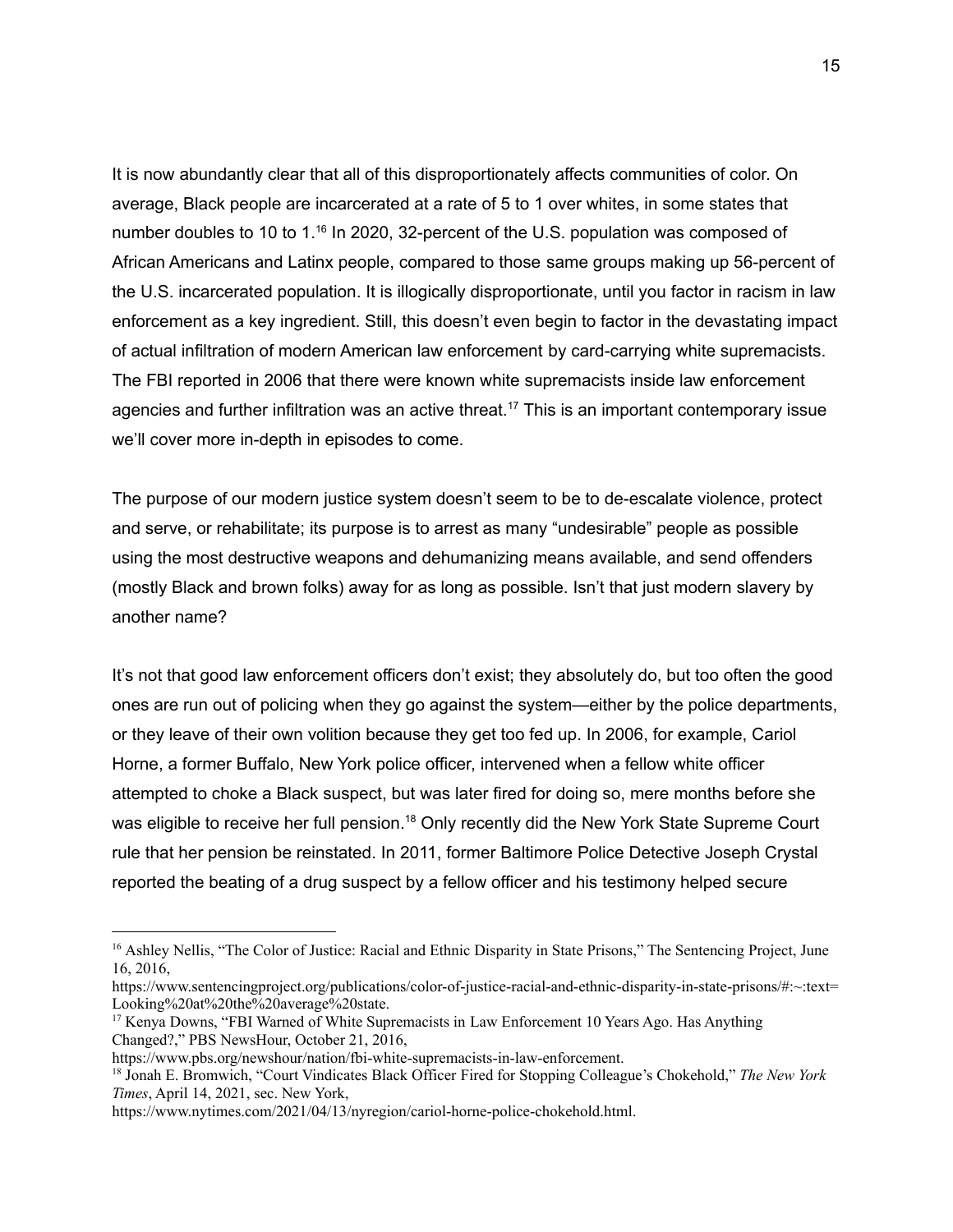convictions against that officer and the sergeant who helped facilitate the beating. Harassment and abuse from his colleagues followed and led Crystal to resign from his job.<sup>19</sup>

There are many more instances of cops who are focused on honoring their oath and truly serving their community, such as Capitol Police Officer Eugene Goodman, who put his life on the line to steer violent crowds away from lawmakers during the January 6th attack on the Capitol. But, this mindset of inequity, dehumanization, and white supremacy is systemic and generational within law enforcement culture. It is the fundamental basis for why policing systems exist in America. Even officers who showed support for Black Lives Matter protests by taking a knee or sitting with the crowds of protesters in the Summer of 2020 later fired rubber bullets and tear gas at them.

#### **No Justice! No Peace! No Racist Police!**

Although some rare accountability was seen in the murder of George Floyd, we are still far from justice. In just the twenty-four hours after former police officer Derek Chauvin's guilty conviction for killing George Floyd in Minneapolis in 2020, six additional people were killed by police.<sup>20</sup> While Chauvin's conviction matters, we must remember that an officer being suspended, fired, prosecuted, or convicted is the rare exception, not the general rule. Video evidence, reliable witnesses, numerous previous complaints, and testimony from fellow officers and medical experts are only some of the things that had to perfectly line up for this conviction to occur. Video evidence is often the catalyst for any form of accountability (something that only recently became a factor). Without it, victims are rarely given any widespread attention, especially from the media.

Black Lives Matter activists around the country, along with advocacy organizations like the Leadership Conference for Civil and Human Rights, Campaign Zero, Dream Defenders, Black Youth Project 100, NAACP Legal Defense and Educational Fund, Advancement Project, Showing Up for Racial Justice, Race Forward, Color of Change, Equal Justice Initiative, Mothers Against Police Brutality, and numerous others are working to change the conversation around

<sup>&</sup>lt;sup>19</sup> Rich Schapiro, "'If You Snitch, Your Career Is Done': Former Baltimore Cop Says He Was Harassed, Labeled a 'Rat' after Attempt to Root out Police Brutality," nydailynews.com, January 15, 2015,

<sup>&</sup>lt;sup>20</sup> Sarah Al-Arshani, "Six People Were Killed by Police in the 24 Hours after Derek Chauvin Was Found Guilty of Murder," Business Insider, April 25, 2021, [https://www.nydailynews.com/news/crime/ex-baltimore-labeled-rat-police-brutality-claim-article-1.2077632.](https://www.nydailynews.com/news/crime/ex-baltimore-labeled-rat-police-brutality-claim-article-1.2077632)

[https://www.businessinsider.com/6-people-killed-police-24-hours-after-derek-chauvin-verdict-2021-4.](https://www.businessinsider.com/6-people-killed-police-24-hours-after-derek-chauvin-verdict-2021-4)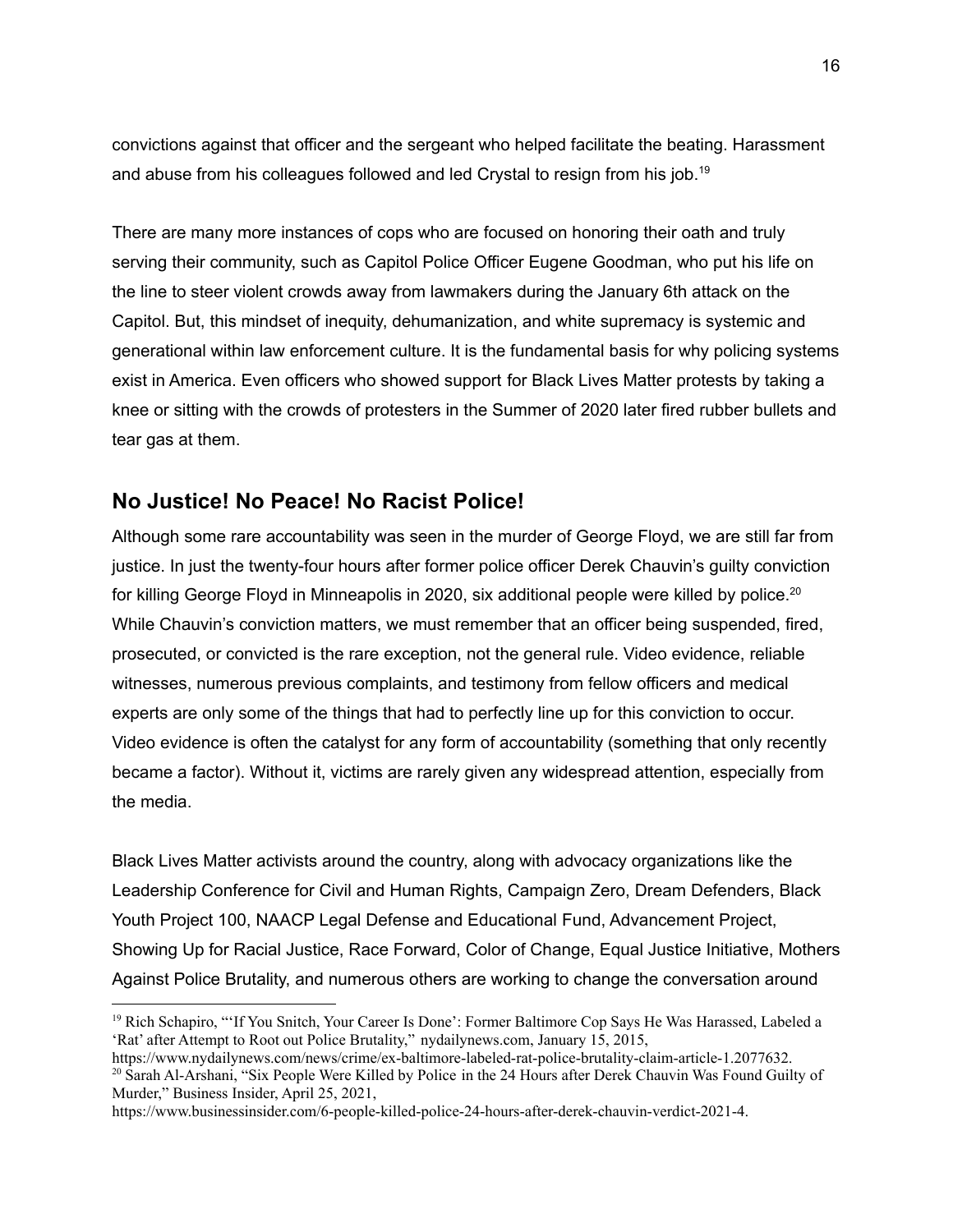race and to stop violence and police brutality in marginalized communities. They have been instrumental in achieving some hard-fought victories, but much remains to be done, and they need our help.

Their names alone now symbolize the issue: George Floyd, Eric Garner, Michael Brown, Tamir Rice, Breonna Taylor, Sandra Bland, Botham Jean, Freddie Gray, Philando Castile, Laquan McDonald, Walter Scott, Adam Toledo, and so many more. Black and brown people dying at the hands of police. A common tragedy in America that now sparks protests, raises serious questions about how police *do* and *should* interact with Black and brown citizens.

So, where do we begin? Let me pose a series of "what ifs?"

What if police were required to live in the communities they policed? How might that change their approach?

What if we reallocated some resources and directed certain responsibilities away from police and invested in mental health service providers, social workers, religious leaders, educators, and victim advocates? What if we helped people meet their basic needs, so some wouldn't be driven to crime as an option? Instead of hiring more police officers, what if we invested in health care, drug treatment, housing, and educational and job opportunities in underserved communities?

What if we paid more attention to who we elected as sheriffs and prosecutors? These people set the tone for law enforcement within our communities.

What if we called on our representatives and elected leaders to end the drug war?

What if we ended pre-trial detention so that only those who are accused of serious crimes and pose a real threat to the community are incarcerated?

What if police misconduct settlements came from police officer salaries, department budgets, and their pension funds instead of city budgets?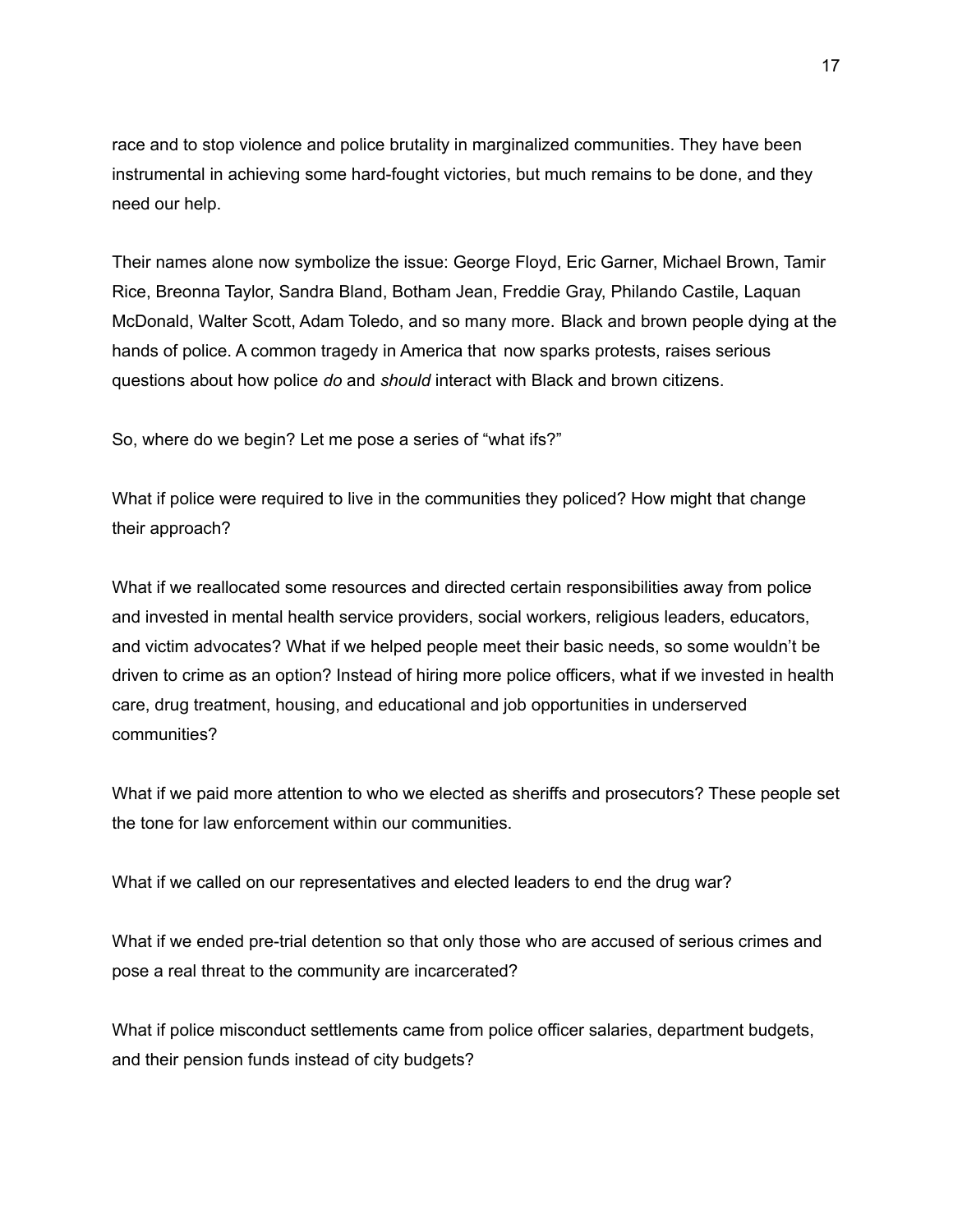What if there was accountability at the community level from civilian police review boards?

In late April 2021, the Department of Homeland Security announced an internal audit to weed out racially-motivated extremists in their ranks, citing them as the most pressing terrorism-related threat to our country today. All branches of the military had a similar "extremism stand down" in 2021. How about we do the same for our law enforcement agencies, nationwide? If their practices are indeed just, they should have nothing to hide.

What *if* we dismantled the old way, while also building a better, more equitable system of community policing with intention and input from *all* the people it should be protecting?

What if good cops just held bad cops accountable?

If we finally addressed our racist history and confronted our ever-present white supremacist systems and institutions, maybe we just might reduce crime, violence, and needless bloodshed for everyone.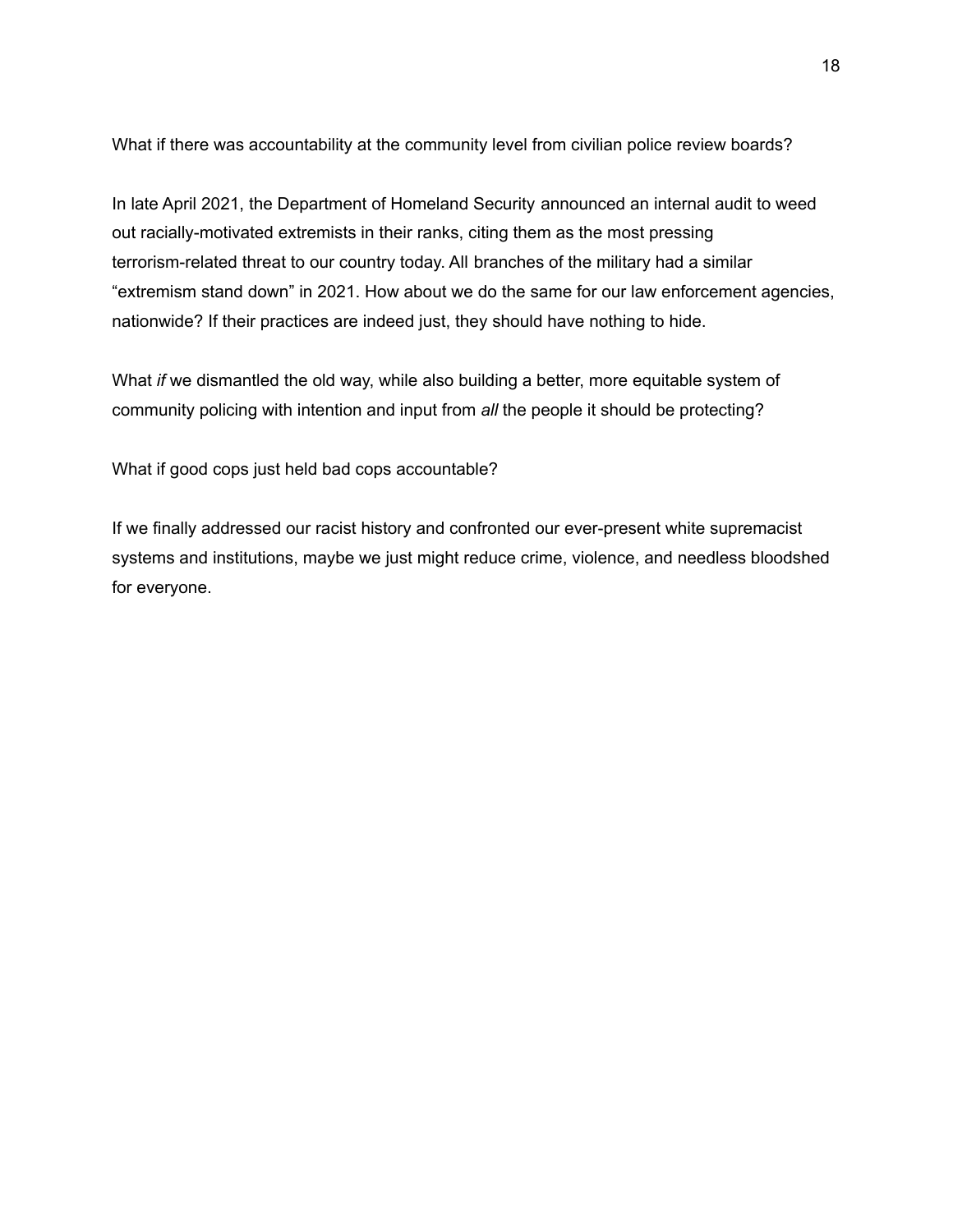# **Bibliography**

- admin. "A COLLECTION of the LAWS of VIRGINIA 1809 (Hening's Statutes at Large) Statutes and Stories." Statutesandstories.com, 2017. https://www.statutesandstories.com/blog\_html/a-collection-of-the-laws-of-virginia-1823-h enings-statutes-at-large/.
- Al-Arshani, Sarah. "Six People Were Killed by Police in the 24 Hours after Derek Chauvin Was Found Guilty of Murder." Business Insider, April 25, 2021. https://www.businessinsider.com/6-people-killed-police-24-hours-after-derek-chauvin-ver dict-2021-4.
- Boggs, Justin. "Capitol Officer: They Beat Law Enforcement with 'Blue Lives Matter' Flags." KMGH, February 23, 2021.

https://www.thedenverchannel.com/news/national/capitol-officer-they-beat-law-enforcem ent-with-blue-lives-matter-flags.

- "Brief History of the Boston Police." Boston.gov, June 29, 2017. https://www.boston.gov/departments/police/brief-history-boston-police.
- Bromwich, Jonah E. "Court Vindicates Black Officer Fired for Stopping Colleague's Chokehold." *The New York Times*, April 14, 2021, sec. New York.

https://www.nytimes.com/2021/04/13/nyregion/cariol-horne-police-chokehold.html.

Downs, Kenya. "FBI Warned of White Supremacists in Law Enforcement 10 Years Ago. Has Anything Changed?" PBS NewsHour, October 21, 2016.

https://www.pbs.org/newshour/nation/fbi-white-supremacists-in-law-enforcement. Fergison, Penelope. "Slave Patrols in the President's Neighborhood." WHHA (en-US),

September 14, 2020.

https://www.whitehousehistory.org/slave-patrols-in-the-presidents-neighborhood.

- Grabiner, Gene. "Who Polices the Police?" *Social Justice* 43, no. 2 (144) (2016): 58–79. http://www.jstor.org/stable/26380303.
- Greenblat, Alan. "Are 'Blue Lives Matter' Laws Just Symbolic?" Governing, July 26, 2017. https://www.governing.com/topics/public-justice-safety/gov-hate-crimes-police-blue-livesmatter.html.
- Griffith, Janelle. "Ahmaud Arbery Shooting: A Timeline of the Case." NBC News, May 11, 2020. https://www.nbcnews.com/news/us-news/ahmaud-arbery-shooting-timeline-case-n12043 06.
- Hansen, Chelsea. "Slave Patrols: An Early Form of American Policing." National Law Enforcement Museum, July 10, 2019. https://lawenforcementmuseum.org/2019/07/10/slave-patrols-an-early-form-of-americanpolicing/.
- Hassett-Walker, Connie. "How You Start Is How You Finish? The Slave Patrol and Jim Crow Origins of Policing." www.americanbar.org, January 12, 2021. https://www.americanbar.org/groups/crsj/publications/human\_rights\_magazine\_home/civ il-rights-reimagining-policing/how-you-start-is-how-you-finish/.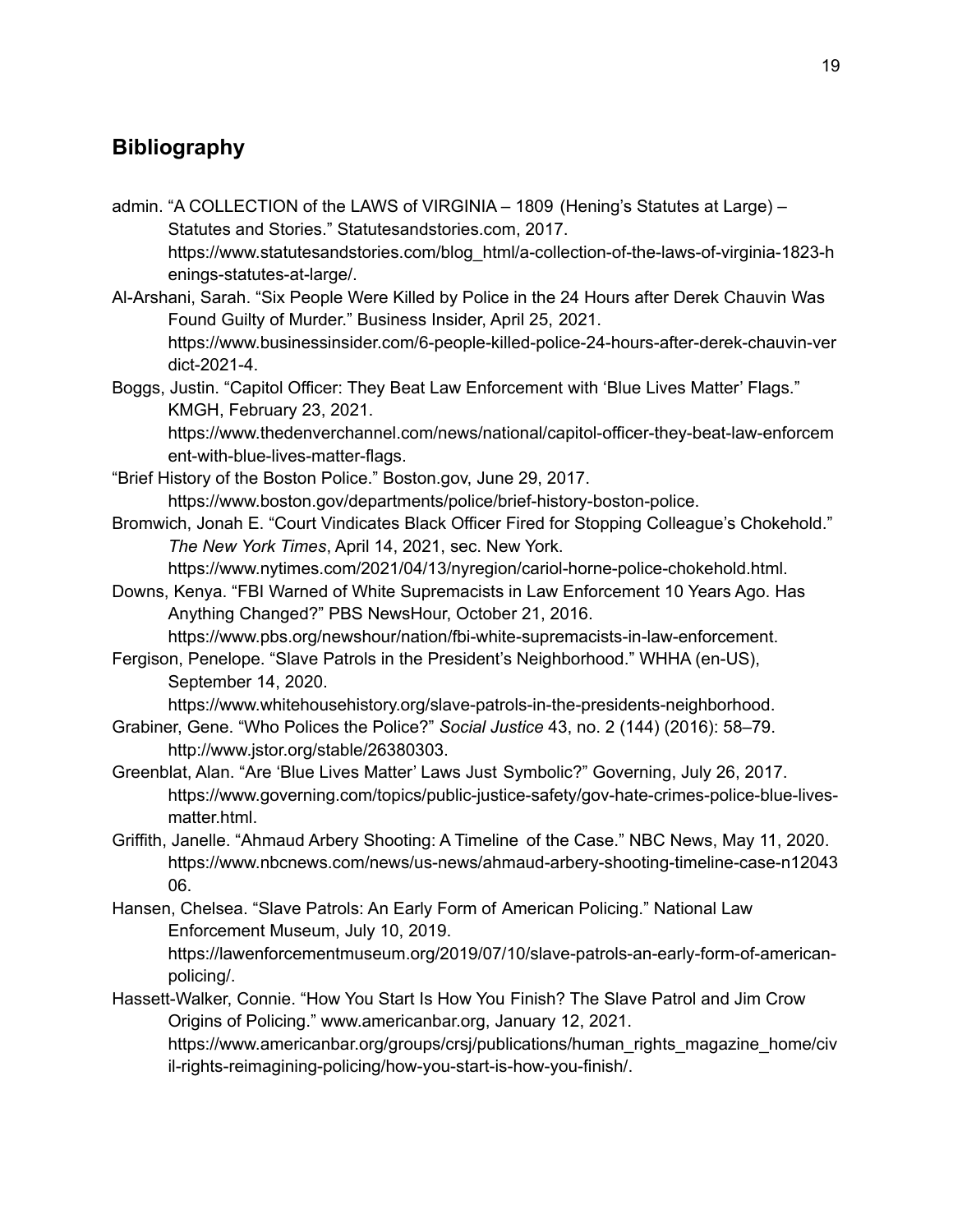-. "The Racist Roots of American Policing: From Slave Patrols to Traffic Stops." The Conversation, June 4, 2019.

https://theconversation.com/the-racist-roots-of-american-policing-from-slave-patrols-to-tr affic-stops-112816.

- History.com Editors. "Ku Klux Klan." HISTORY. A&E Television Networks, August 29, 2018. https://www.history.com/topics/reconstruction/ku-klux-klan.
- "How the Fugitive Slave Act Ignited a 'Struggle for America's Soul.'" NPR.org, November 6, 2018.

https://www.npr.org/2018/11/06/664695634/the-fugitive-slave-act-and-the-struggle-for-a merica-s-soul.

- McLeod, Allegra M. "Police Violence, Constitutional Complicity, and Another Vantage." *The Supreme Court Review* 2016, no. 1 (January 2017): 157–95. https://doi.org/10.1086/691204.
- Muhammad, Khalil Gibran. "The History of Lynching and the Present of Policing." www.thenation.com, May 17, 2018.

https://www.thenation.com/article/archive/the-history-of-lynching-and-the-present-of-polic ing/.

Nellis, Ashley. "The Color of Justice: Racial and Ethnic Disparity in State Prisons." The Sentencing Project, June 16, 2016.

https://www.sentencingproject.org/publications/color-of-justice-racial-and-ethnic-disparity -in-state-prisons/#:~:text=Looking%20at%20the%20average%20state.

- Nicholson, Bradley J. "Legal Borrowing and the Origins of Slave Law in the British Colonies." *The American Journal of Legal History* 38, no. 1 (January 1994): 38. https://doi.org/10.2307/845322.
- "Our Mission." Blue Lives Matter NYC, 2017. https://bluelivesmatternyc.org/pages/frontpage.

Potter, Gary. "The History of Policing in the United States." , 2013.

https://plsonline.eku.edu/sites/plsonline.eku.edu/files/the-history-of-policing-in-us.pdf.

"Proclamation 3537—Peace Officers Memorial Day and Police Week | the American Presidency Project." www.presidency.ucsb.edu, n.d.

https://www.presidency.ucsb.edu/documents/proclamation-3537-peace-officers-memorial -day-and-police-week.

Schapiro, Rich. "'If You Snitch, Your Career Is Done': Former Baltimore Cop Says He Was Harassed, Labeled a 'Rat' after Attempt to Root out Police Brutality." nydailynews.com, January 15, 2015.

https://www.nydailynews.com/news/crime/ex-baltimore-labeled-rat-police-brutality-claimarticle-1.2077632.

Singh, Nikhil Pal. "The Whiteness of Police." *American Quarterly* 66, no. 4 (2014): 1091–99. http://www.jstor.org/stable/43823187.

Southall, Ashley. "Final Punishment in Eric Garner Case: Sergeant Loses Vacation Time." *The New York Times*, August 21, 2019, sec. New York.

https://www.nytimes.com/2019/08/21/nyregion/sergeant-kizzy-adonis-eric-garner-pantale o.html.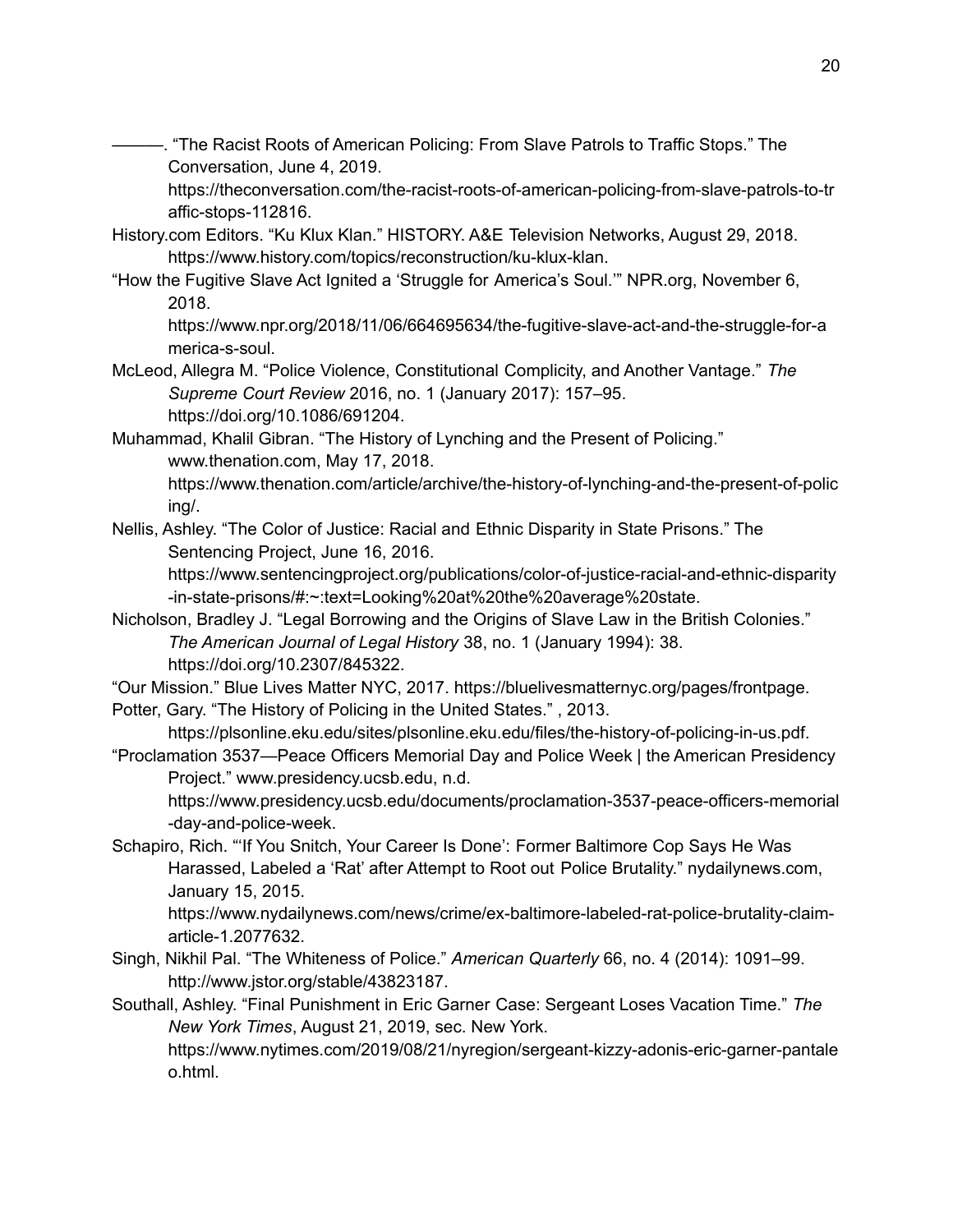- Spruill, Larry H. "Slave Patrols, 'Packs of Negro Dogs' and and Policing Black Communities." *Phylon (1960-)* 53, no. 1 (2016): 42–66. http://www.jstor.org/stable/phylon1960.53.1.42.
- Stansbury, Maalik. "Barbados Slave Codes StMU History Media." STMU History Media, October 19, 2016. https://stmuhistorymedia.org/barbados-slave-codes/.
- "The Oath Keepers." Anti-Defamation League, n.d. https://www.adl.org/Backgrounders/OathKeepers.
- Turner, Nat, and Thomas R Gray. *The Confessions of Nat Turner : The Leader of the Late Insurrection in Southampton, VA*. United States? Windham Press Classic Reprints, 2016.
- Waxman, Olivia B. "How the U.S. Got Its Police Force." Time. Time, May 18, 2017. https://time.com/4779112/police-history-origins/.
- White, Michael. "Ambush Killing of Police, 1970-2018: A Longitudinal Examination of the 'War on Cops' Debate." www.documentcloud.org, 2020.

https://www.documentcloud.org/documents/6936539-2020-PQ-Ambushes-1.html.

Williams, E. Russ. "Slave Patrol Ordinances of St. Tammany Parish, Louisiana, 1835-1838." *Louisiana History: The Journal of the Louisiana Historical Association* 13, no. 4 (1972): 399–412.

https://www.jstor.org/stable/4231289?read-now=1&seq=14#page\_scan\_tab\_contents.

Williams, Kristian. *Our Enemies in Blue: Police and Power in America*. *Google Books*. AK Press, 2015.

https://www.google.com/books/edition/Our\_Enemies\_in\_Blue/PUZgCgAAQBAJ?hl=en& gbpv=1&dq=slave+catchers+to+police&pg=PT2&printsec=frontcover.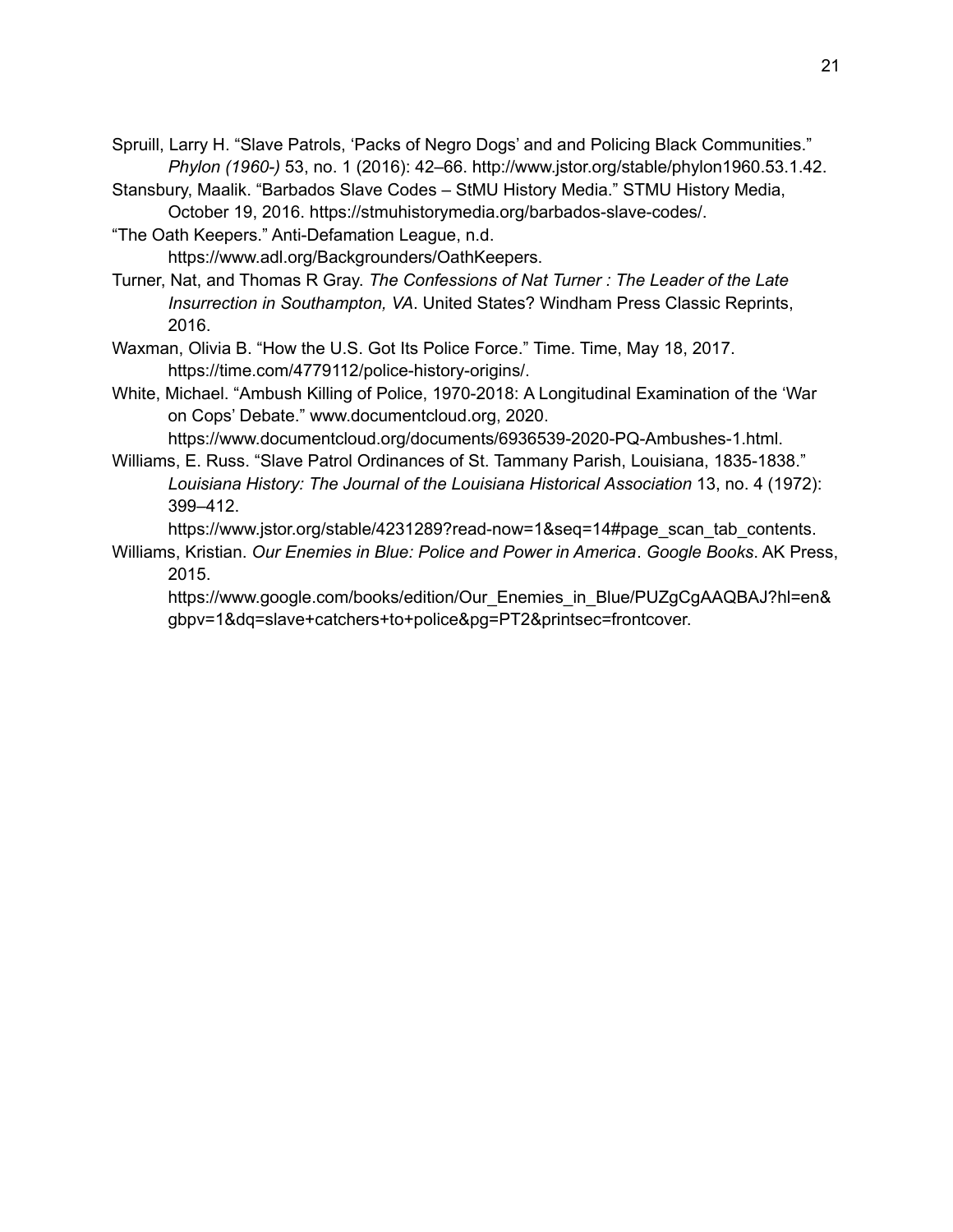## **Source Notes**

- ➢ <https://plsonline.eku.edu/sites/plsonline.eku.edu/files/the-history-of-policing-in-us.pdf> *The History of Policing in the United States*, by historian Dr. Gary Potter.
	- Potter is quoted in the National Law Enforcement Museum's blog post on Slave Patrols.
	- The Watch System (Origins of policing in the North)- Established in Boston, NYC, and Philadelphia in the 17th century. Modeled after the British police system. Types of officers included Watchmen and Constables.
		- "Watchmen," were the actual boots on the ground patrolling the streets. This was not a coveted position. Most of the time, these men were drunk on duty. People were often assigned to this duty as punishment.
		- Official law enforcement officers charged with keeping law and order were known as constables; they had other duties like land surveying.
			- They were paid on a fee system based on the warrants they issued, i.e. they got paid when they cited an infraction.
	- Transition to Actual Law Enforcement Agencies
		- 1838- Boston establishes the first American police force. By the 1880s, all major US cities had a police force.
		- The main differences between this and the Watch System:
			- Funded by the city.
			- The officers were full-time employees.
			- Departments had "fixed rules and procedures."
			- Departments were accountable to city governments.
	- Genesis of Southern Policing: The Slave Patrol
		- "Slave patrols had three primary functions: (1) to chase down, apprehend, and return to their owners, runaway slaves; (2) to provide a form of organized terror to deter slave revolts; and (3) to maintain a form of discipline for slave-workers who were subject to summary justice, outside of the law, if they violated any plantation rules" (Potter, p.2)
	- Rise of Modern Policing
		- "More than Crime, modern police forces in the United States emerged as a response to "disorder."
		- Mercantile interests reigned supreme in 19th century America, so "these economic interests had a greater interest in social control than crime control."
		- Publicly funded police forces emerged because "These mercantile" interests also wanted to divest themselves from the cost of protecting their own enterprises, transferring those costs from the private sector to the state," (Potter, p.3)
			- In other words, police forces were not formed for the greater good of the people, they were formed to protect the material interests of the wealthy classes…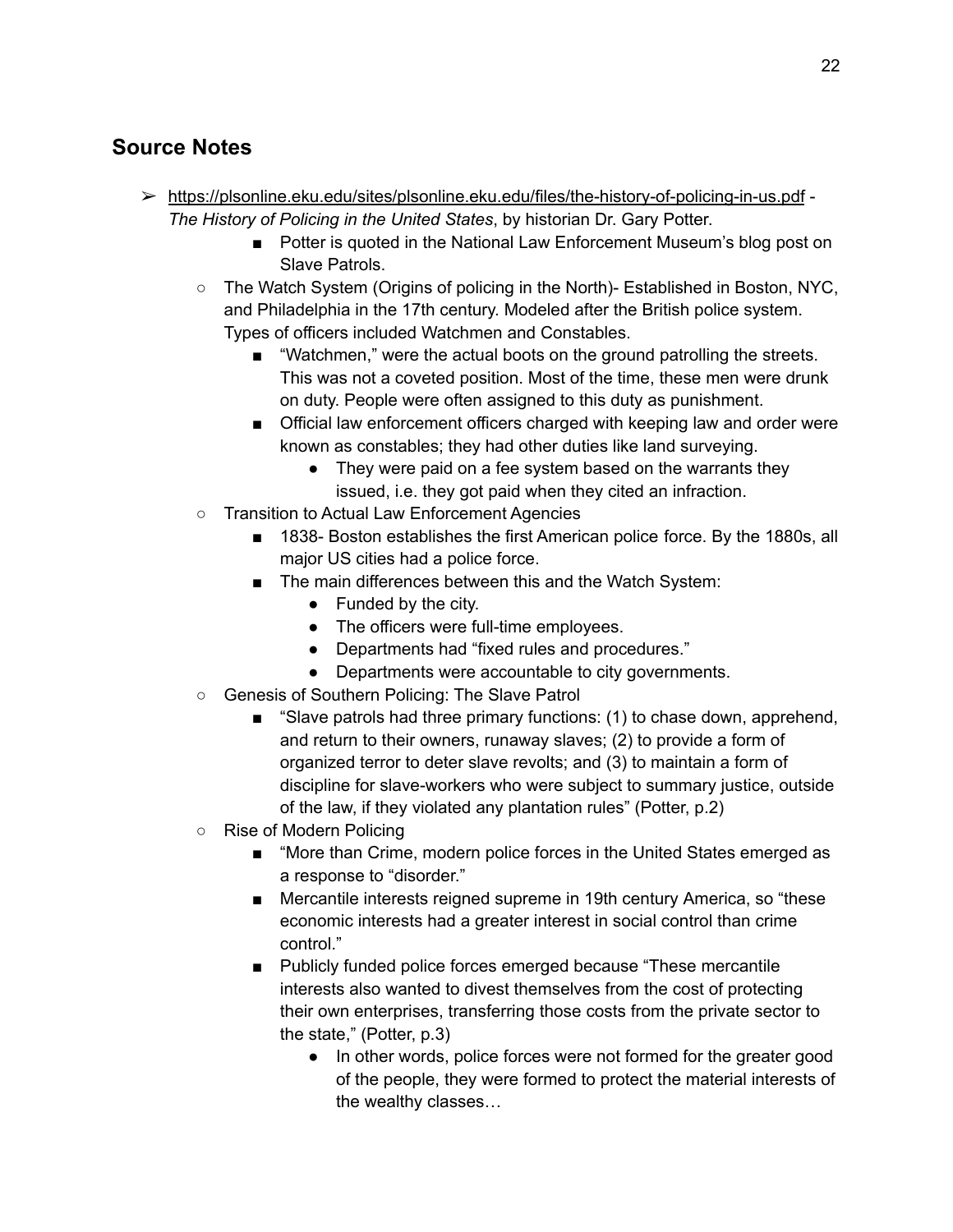- "The Isolation of the dangerous classes" as the embodiment of the crime problem creates a focus in crime control that persists to today, the idea that policing should be directed toward "bad" individuals rather than social and economic conditions that are criminogenic in their social outcomes," (Potter, p.3)
- P4----
- As police forces developed, the definition of policing changed to preventative rather than reactionary.
- "Early American police departments shared two primary characteristics: they were notoriously corrupt and flagrantly brutal. This should come as no surprise in that police were under the control of local politicians."
- They took bribes, stuffed ballot boxes, paid for internal promotions, and helped organize crime.
- "Post-Civil War era, municipal police departments increasingly turned their attention to strike-breaking.
	- "Tramp Acts"- used to arrest unemployed workers (p. 5)
- $P_{B} P_{B} P_{B}$
- "Because the police were primarily engaged in enforcing public order laws against gambling and drunkenness, surveilling immigrants and freed slaves, and harassing labor organizers, public opinion favored restrictions on the use of force.But the value of armed, paramilitary presence, authorized to use, indeed deadly force, served the interests of local economic elites who had wanted organized police departments in the first place."
- Case study: The Pennsylvania State Police force modeled after the Phillipine Constabulary. This was an all-white police force charged with controlling strikes in the coal fields and policing immigrant communities.
- P. 7--
- Lenox Committee- formed in 1894 to investigate police corruption.
	- "The Lenox Committee also determined that promotion within the New York Police Department required a bribe of \$1,600 to be promoted to sergeant and up to \$15,000 to be promoted to Captain."
	- Other corruption investigation committees: Curren Committee (1913), Seabury Committee (1932), Knapp Commission (1972), Mollen Commission (1993)
- P. 10---
- O.W. Wilson's book *Police Administration* became the bible when it came to "professionalizing police." This is the genesis for our modern police tactics and the militarization of police.
	- "Wilson argued for greater centralization of the police function, with an emphasis on military-style organization and discipline."
	- This is where "stop and frisk" comes from.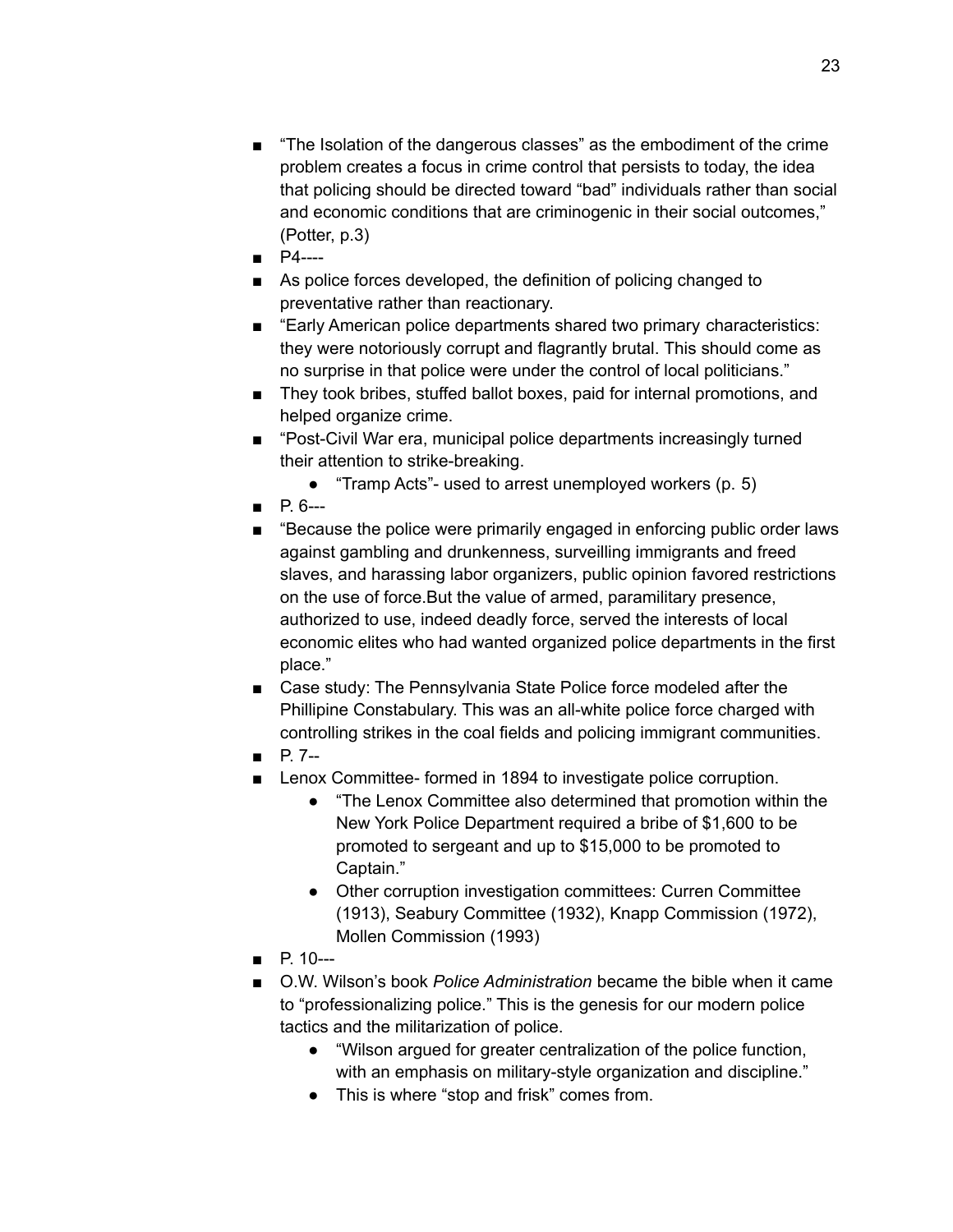- P.11---
- In an ironic twist, police started Unionizing in the face of public criticism.
	- "Aided by court rulings more favorable to the organizing of public employees; fueled by resentment of the authoritarian organization of departments; and united in a common resistance to increasing charges of police brutality, corruption and other forms of misconduct, nearly every large-city police department had been unionized by the early 1970s."
- "The use of professional police forces to suppress the Civil Rights movement, often by brute force did irreparable damage to American policing" (Potter, p.12)
- P.13- Discusses the tumultuous time of the 1960s and 70s.
- ➢ [https://www.jstor.org/stable/4231289?read-now=1&seq=14#page\\_scan\\_tab\\_contents](https://www.jstor.org/stable/4231289?read-now=1&seq=14#page_scan_tab_contents) Slave Patrol Ordinances of St. Tammany Parish, Louisiana, 1835-1838. Contains examples of rules and regulations of slave patrols.
	- Regulations for slave patrols.
- $\triangleright$  <https://time.com/4779112/police-history-origins/> How the U.S. Got Its Police Force
	- JFK declared the week of May 15 as "National Police Week" and claimed police officers had been protecting citizens since America's inception. Spoiler Alert: this is wrong. JFK was engaging in revisionist history.
	- Early police were volunteers and for-profit agencies. Early "night watch" organizations were instituted by Boston (1636), NYC (1658), and Philadelphia (1700).
	- The City of Boston created the first official publicly funded police force in 1838
	- In the south, the advent of policing started with Slave Patrols, bands of roving vigilanties tasked with hunting down fugitive slaves and quashing slave revolts,.
		- The first one appeared in 1704 in the Carolinas.
	- During Reconstruction, slave patrols rebranded themselves as police forces and enforced segregation and engaged in voter suppression.
	- By the late 1880's, all major US cities had police forces.
	- The police were used by politicians and business owners to suppress unionization efforts in the late 19th and early 20th centuries.
	- 1929- Wickersham Commission- appointed by President Hoover to investigate the ineffectiveness of law enforcement. This marked the move towards professionalizing America's police force.
		- Police precinct juridictions were changed to break alliances between party leaders and law enforcement.
	- "Without warrant or permission, slave patrols could enter the home of anyone- black or white-- suspected of sheltering escaped slaves. (sounds like a major constitutional violation to me)
	- After the Civil War, slave patrols morphed into police forces and enforced Black Codes and Jim Crow laws.
	- 1964- Malcom X denounced NYC police "outright scare tactics."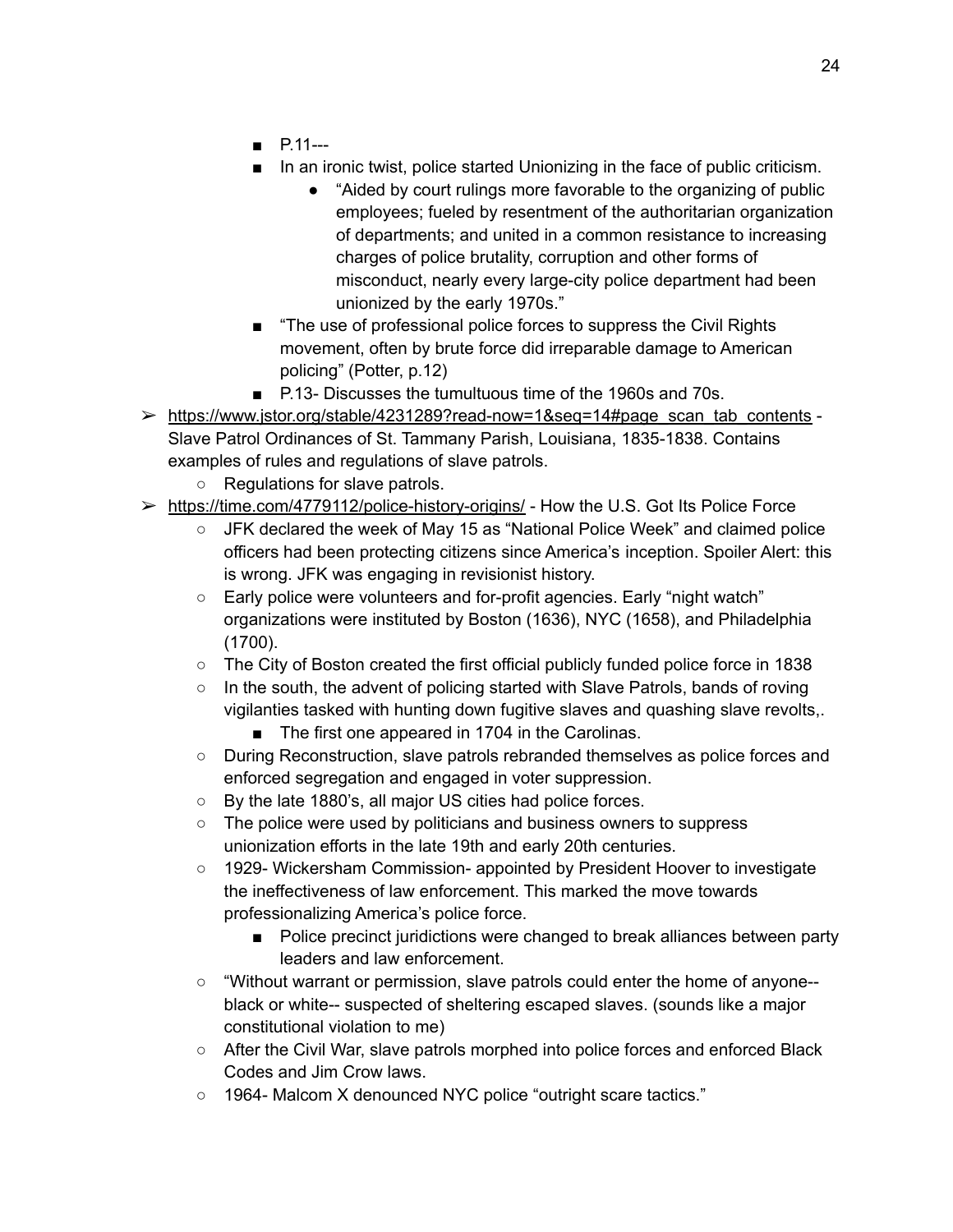- "Stop and Frisk" procedures in NYC disproportionately affect black and hispanic people.
- ➢ [https://theconversation.com/the-racist-roots-of-american-policing-from-slave-patrols-to-tr](https://theconversation.com/the-racist-roots-of-american-policing-from-slave-patrols-to-traffic-stops-112816) [affic-stops-112816](https://theconversation.com/the-racist-roots-of-american-policing-from-slave-patrols-to-traffic-stops-112816) - The Racist Roots of American Policing: From Slave Patrols to Traffic Stops (one of the articles I read said that over 250,000 people have read this article since its publication in mid-2020)
	- First slave patrols originated in South Carolina in the early 1700's
	- Early police forces responded to disorder rather than crime.
	- Per Gary Potter (Eastern KY University criminologist) "officers were expected to control a dangerous underclass that included African Americans, immigrants and the poor.
	- No hiring/training standards in the early days.
	- 1868- the 14th Amendment outlawed Black Codes, but Jim Crow replaced them within 20 years.
	- Police were responsible for enforcing Jim Crow laws and segregation.
	- Police often didn't intervene in public lynchings (see lynching of Eli Persons)
	- Racial profiling is still alive and well:
		- "When a Stanford [University](https://openpolicing.stanford.edu/publications/) research team analyzed data collected between 2011 and 2017 from nearly 100 million traffic stops to look for evidence of systemic racial [profiling,](https://5harad.com/papers/100M-stops.pdf) they found that black drivers were more likely to be pulled over and to have their cars searched than white drivers. They also found that the percentage of black drivers being stopped by police dropped after dark when a driver's complexion is harder to see from outside the vehicle."
- $\triangleright$  Spruill, L. (2016). Slave Patrols, "Packs of Negro Dogs" and and Policing Black Communities. *Phylon (1960-), 53*(1), 42-66. Retrieved April 18, 2021, from <http://www.jstor.org/stable/phylon1960.53.1.42>
	- Per Department of Justice Report on the Ferguson, Missouri Police Department-"embedded in the DOJR was evidence of exclusive predatory use of dogs against African Americans as a regular police strategy." (p.42)
	- Police used K-9 unites, or "packs of negro dogs" against protestors in Ferguson, MO during the Michael Brown protests.
	- "Predatory policing exposed in Ferguson, MO provided millennial evidence of 18th and 19th century slave patrolling as the South's standard law enforcement model." (p.42)
	- "It appears that law enforcement reformers have little interest or at a minimum, limited understanding of how slave patrolling influences present-day police operations in black neighborhoods and how this knowledge may play a constructive role in conversations about resolving conflict between police officers and black citizens." (p.43)
	- Trinity of southern law enforcers: slave patrols, slave hunters, and their non-human partners, "packs of negro dogs."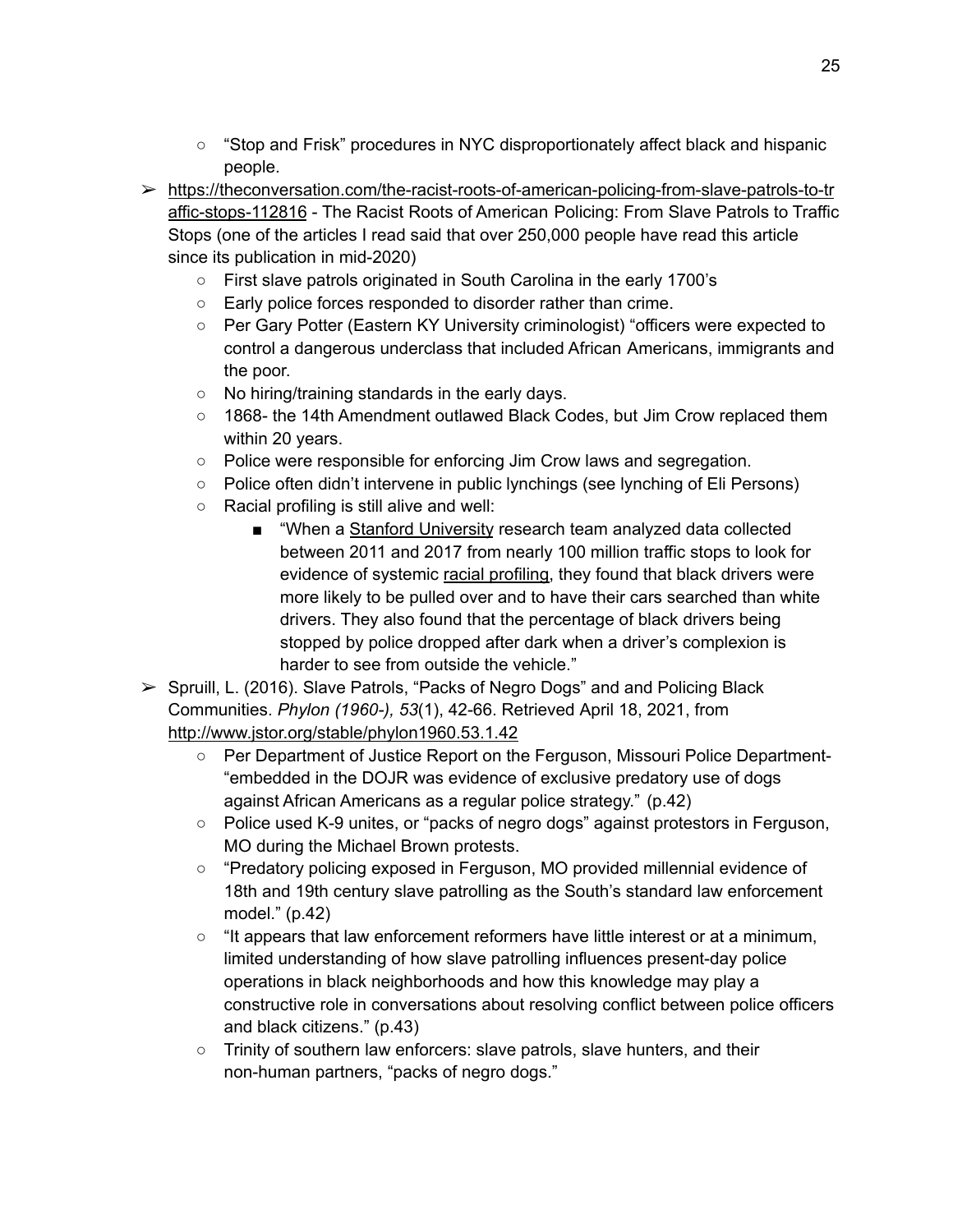- In response to the officer who killed Michael Brown not receiving any legal consequences in 2015: "This pattern of judicial ambiguity is part of a complicit process of tacit support for extra-legal racial practices by southern law enforcement." (p. 44)
- March 4, 2015- DOJ "concluded that police routinely violated the constitutional rights of residents by discriminating against blacks and applying racial stereotypes in a 'pattern or practice of unlawful conduct.'" (p.44)
- "The DOJ Report highlighted Ferguson police practices that were classic slave patrolling and hunting behaviors." (p.47)
	- This article provides several examples of officers deploying K-9 units on unarmed teenagers and adults.
		- In one example, a K-9 officer stopped a man walking down the street and frisked him because the man apparently tried to turn the other way when he saw the officer-- this looked suspicious to the officer. After the frisk, the officer ran the man's record and the dispatcher called out over the radio that he had an outstanding warrant. The man ran, and the officer deployed his dog which bit the man on both of his arms. The officer said he deployed the dog because he thought the suspect might be armed-- but he had literally just frisked him and determined he was unarmed.
- $\circ$  The DOJ determined the Ferguson police used tactics they knew would cause injury and harm, disregarding measures that would peacefully resolve a situation. They specifically state there is "evidence of discriminatory policing in violation of the Fourteenth Amendment and other federal laws" (p.48).
	- It should be noted that no charges were filed after these findings and the officers involved in these examples remain anonymous.
- Slave patrols: idea imported from Barbados to South Carolina and then to the rest of the slaveholding south.
	- authorized by county courts
	- "Scrutinized every aspect of black lives with the power to spontaneously mete out corporal punishment" (p. 49).
	- They reinforced the idea that whites were dominant and blacks were inferior.
	- "Large slave populations at the bottom of the caste system were the primary rationale for designating blacks as inherently dangerous and criminal. (p.50)
	- "Southern whites developed a collective conscience and political consensus to tightly control blacks within their midst" (p.50).
	- Slave patrols were made up of white men of all classes, because the dominant view was that all whites were vulnerable to black violence and slave rebellions.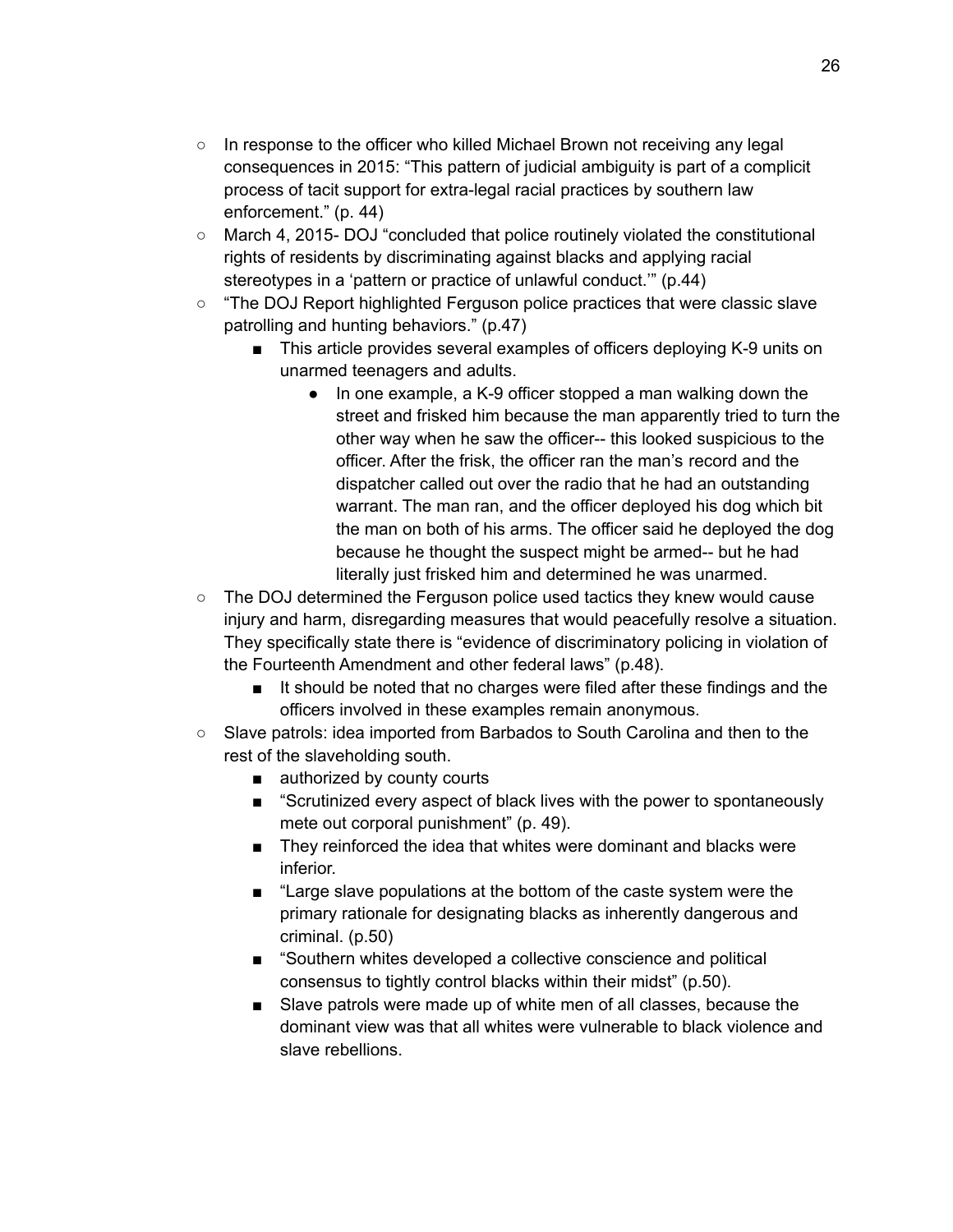- "Hunting blacks was never a prosecutable crime. It remains an inhumane police tactic and should be resolutely condemned as criminal conduct" (p.54-55).
- "During the War, white Union soldiers were introduced to slave hounds as formidable Rebel combatants" (p. 55)
- Confederate commanders used dogs to attack newly mustered black troops fighting for the Union Army.
- \*\*\*need to find *Trial of Henry Wirz*
	- Henry Wirz used "hell hounds" to hunt down white POWs in Andersonville prison. He was tried, convicted, and executed for it. The judge declared it a great crime against humanity. This underscores how people weren't called to act and be outraged until it happened to white men, implying that the public attitude was whites were more human than blacks."The implications were that whites were innately human and blacks were not" (p.58)
- When the war ended, Black Codes were enacted to restrict the movements of black people.
	- "The editor of the *Lynchburg Virginian* stated that, 'stringent police regulations may be necessary to keep [freedmen] from overburdening the towns and depleting the agricultural regions of labor. THe civil authorities also should be fully empowered to protect the community from this new imposition. The magistrates and municipal officers everywhere should be permitted to hold a rod in terroren over these wandering, idle creatures. Nothing short of the most efficient police system will prevent strolling, vagrancy, theft, and utter destruction of our industrial system'" (p. 59).
- 1866- Birth of the Ku Klux Klan, who picked up the torch and legacy of the slave patrollers.
	- "Although slavery had died, Southerners' demand for white domination and black subordination survived.
- "No sustainable reformation movement can be forwarded until those enduring legacies have been directly confronted and multi racially addressed" (p. 62).
- ➢ Singh, N. (2014). The Whiteness of Police. *American Quarterly, 66*(4), 1091-1099. Retrieved April 18, 2021, from <http://www.jstor.org/stable/43823187>
	- This essay echoes the preceding one in that policing by design protects white interest and has its roots in slave patrols.
	- The author provides quotes from Thomas Jefferson and Benjamin Franklin that show they believed African Americans to be thieves and prone to violence towards whites. I think the author is trying to drive home the point that the prejudices of these men, as framers of our constitution and founders of the country, would be baked into the moral framework of the country consciously or unconsciously.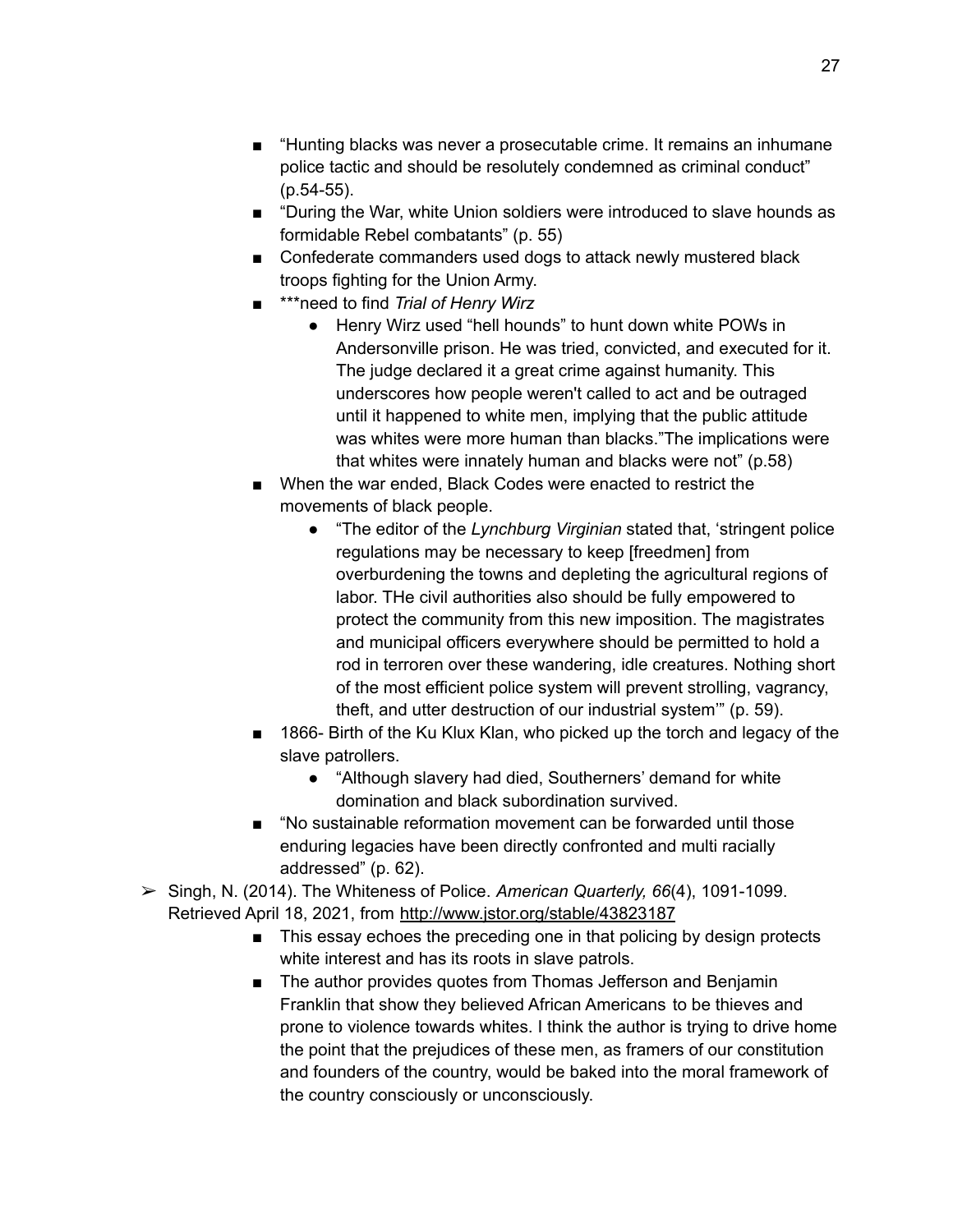- The author ends with a brief discussion of "stop and frisk" which she argues disproportionately affects black and brown people, thus perpetuating the association of criminality with darker skin tones.
- This article is verbose and difficult to read.
- $\triangleright$  Nicholson, B. (1994). Legal Borrowing and the Origins of Slave Law in the British Colonies. *The American Journal of Legal History, 38*(1), 38-54. doi:10.2307/845322
	- Fantastic article about the legal origins of Colonial Slave Laws within British law.
- ➢ Grabiner, G. (2016). Who Polices the Police? *Social Justice, 43*(2 (144)), 58-79. Retrieved April 18, 2021, from <http://www.jstor.org/stable/26380303>
	- This article provides numerous statistics showing black and brown people are disproportionately affected by police violence.
	- It provides a 16-step argument for how to improve policing within the United states: eliminate "stop and frisk," decriminalize marijuana arrests, demilitarize the police, bolster community policing, mandate residency requirements (i.e. police officers should live in the areas they police), police education and retraining (de-escalation, racism, sexism), psychological testing for police, increased minority and female police hiring, revise police promotion criteria, restructure the role of police unions, independent prosecutors who aren't working with the same officers case after case, civilian complaint review board, bar police from testifying at grand jury hearings, create databases on excessive force events, resisting arrest charges, and police stops, enact a National police job performance database, cop watching and body cameras
- ➢ [https://www.presidency.ucsb.edu/documents/proclamation-3537-peace-officers-memorial](https://www.presidency.ucsb.edu/documents/proclamation-3537-peace-officers-memorial-day-and-police-week) [-day-and-police-week](https://www.presidency.ucsb.edu/documents/proclamation-3537-peace-officers-memorial-day-and-police-week) -JFK's proclamation of Police Week (I wonder if there is footage of JFK reading this)
	- May 4, 1963- "Whereas, from the beginning of this Nation, law enforcement officers have played an important role in safeguarding the rights and freedoms which are guaranteed by the Constitution and in protecting the lives and property of our citizens;"
- ➢ *Our Enemies in Blue: Police and Power in America* by Kristian Williams [https://www.google.com/books/edition/Our\\_Enemies\\_in\\_Blue/PUZgCgAAQBAJ?hl=en&](https://www.google.com/books/edition/Our_Enemies_in_Blue/PUZgCgAAQBAJ?hl=en&gbpv=1&dq=slave+catchers+to+police&pg=PT2&printsec=frontcover) [gbpv=1&dq=slave+catchers+to+police&pg=PT2&printsec=frontcover](https://www.google.com/books/edition/Our_Enemies_in_Blue/PUZgCgAAQBAJ?hl=en&gbpv=1&dq=slave+catchers+to+police&pg=PT2&printsec=frontcover) <https://usa.anarchistlibraries.net/library/kristian-williams-our-enemies-in-blue.a4.pdf> <https://theanarchistlibrary.org/library/kristian-williams-our-enemies-in-blue#toc21>
	- "The ends an institution pursues are not always the same as those it claims to pursue." pg. 9
	- Who benefits from the institution's actions?
	- describes their actions largely in terms of intolerance, corruption, political repression, and violence
	- Notes from Chapter 2- Origins of American Policing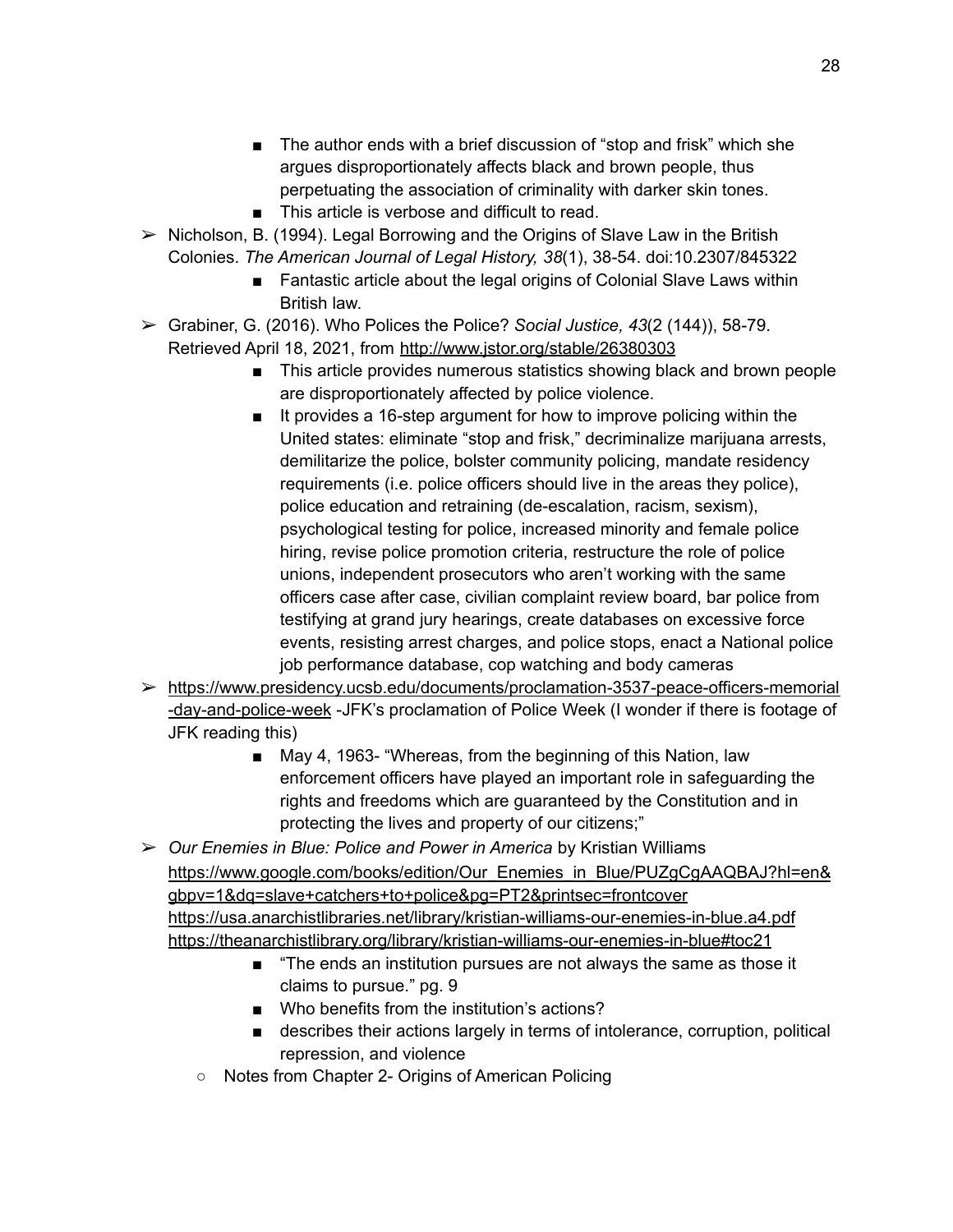- Origins of American policing go back to the Colonial period in the form of watchmen. Their primary role was to call others to deal with the various issues they observed, such as crimes, attacks, and fires.
- Most major American cities got police forces in some official capacity by the mid 1800s. They would have had some of the same duties of our modern police.
- Richard Lundman gives four criteria: full-time service, continuity in office, continuity in procedure, and control by a central government authority.
- Selden Bacon defines this with six criteria: citywide jurisdiction, 24 hour responsibility, a single organization responsible for the greater part of formal enforcement, paid personnel on a salary basis, a personnel occupied solely with police duties, general rather than specific functions.
- Other suggestions of criteria are: specialized function, professionalism, authority to use force, organization under a single commander, and presence of uniforms.
- A suggested criteria that is problematic is defining the police as military or civilian. While it leans itself towards the civilian side of the scale it is able to avoid some of the responsibility that the military is held to.
- Williams suggests that modern policing stands out from earlier iterations because the investment of responsibility for law enforcement is in a single organization, centralization, intended continuity in procedure, specialized policing function, 24 hour service, and personnel paid by salary not fee. Williams also suggests that any criteria be used to judge an organization's modernity.
- Policing in England
	- Frankpledge system- responsibility for enforcing the law fell on the entire community. However, it was enforced by the male heads of household (i.e. white men). This is a decentralised version of policing that allows for a wide variety of style and approach.
	- It was used as a way to enforce colonial rule. If the 'tythings' (a group of families set to police each other) did not police each other they were all considered in violation of the law.
	- Later, it became necessary to employ a sheriff-like figure to enforce the Monarch/rulers decisions by way of direct supervision.
	- duties of a sheriff also included collection of taxes, inspection of highways, and serving as the local magistrate.
	- Royal edict by the 13th century also directed towns of a large enough size to implement a nightwatch, who were not officially armed, went largely under-supervised and were often drunk.
	- By 1829, Parliament accepted Robert Peel's (Home Secretary) plan that created the Metropolitan Police Department.
	- modern policing in America is said to be set after this model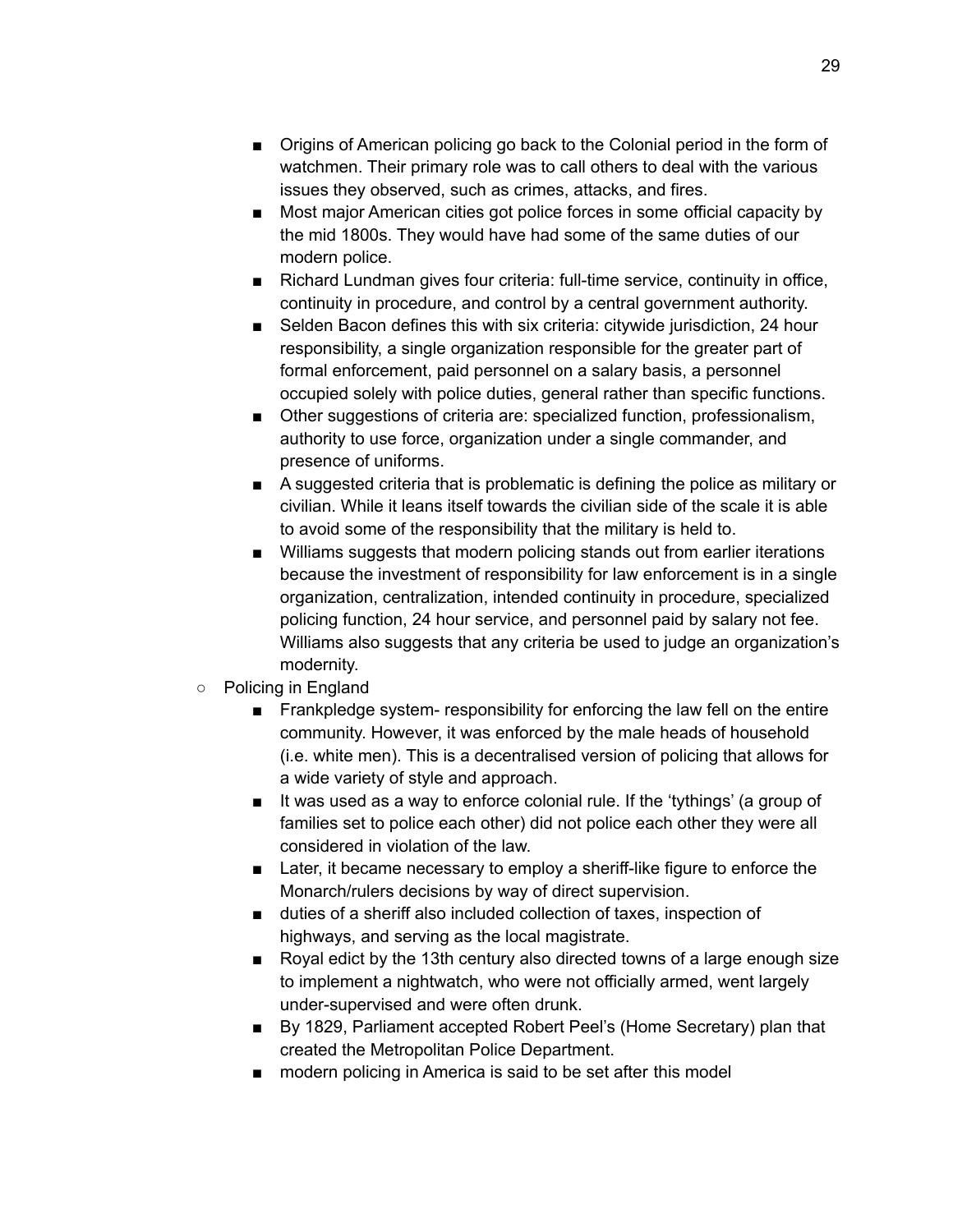- Sheriffs in colonial America were appointed by governors and given the responsibility of apprehending suspects, guarding prisoners, executing civil processes, overseeing elections, collecting taxes, and performing fiscal functions. By the later 17th and 18th centuries this would be an elected position, as it is today.
- Modern policing in America is an adaptation of the night watch- following the British example.
- Cities in the Deep South organized paramilitary police forces as early as the 1780s to control the enslaved population. These forces were armed, uniformed, and salaried, with a reserve force if necessary. Their primary function was to ensure enslaved people followed social guidelines and did not escape.
- Northern cities with smaller enslaved populations would also develop similar organisations but until the mid 1800s.
- white people were terrified of revolt, especially in areas that were predominantly populated by Black people (free and enslaved). Therefore, a further obsession with controlling Black people spurred on the development of policing that targeted non-white individuals.
- $\triangleright$  Police Violence, Constitutional Complicity, and Another Vantage by Allegra M. McLeod <https://www.journals.uchicago.edu/doi/pdf/10.1086/691204>
	- The Supreme Court is complicit in police abuse which is made clear by dissenting opinions from Justice Sonia Sotomayor.
		- *■ Mullenix v Luna,* Justice Sotomayor, said that the court had sanctioned "shoot first, think later" in policing.
		- *■ Heien v North Carolina* asked several questions regarding the direction that policing and society were heading and if that was desirable. In this case, should citizens who are trying to obey the law be concerned about having to go through a search at a traffic stop?
		- *■ Utah v Strieff* also addressed the problems with a search following a typical traffic stop. Justice Sotomayor said, "The Court has given officers an array of instruments to probe and examine" without adequate cause, to target "pedestrians in an arbitrary manner," and to treat "members of our communities as second class citizens." pg. 158
		- "In so doing, she offers both a vision of what ails constitutional criminal procedure—its permission to police to engage in needless violence, its empty formalism, its ahistorical originalism—and an account of how constitutional discourse might one day be transformed to more fully recognize the voices of those too seldom heard." pg. 159
		- The Supreme Court has enabled "Police Super Powers" that allow abuse.
	- Part I. "No One Can Breathe in This Atmosphere"
		- Philando Castile, Sandra Bland, and Eric Garner are given as examples of victims of harassment, profiling, and excessive force that led to death by police over minor infractions and pretextual stops.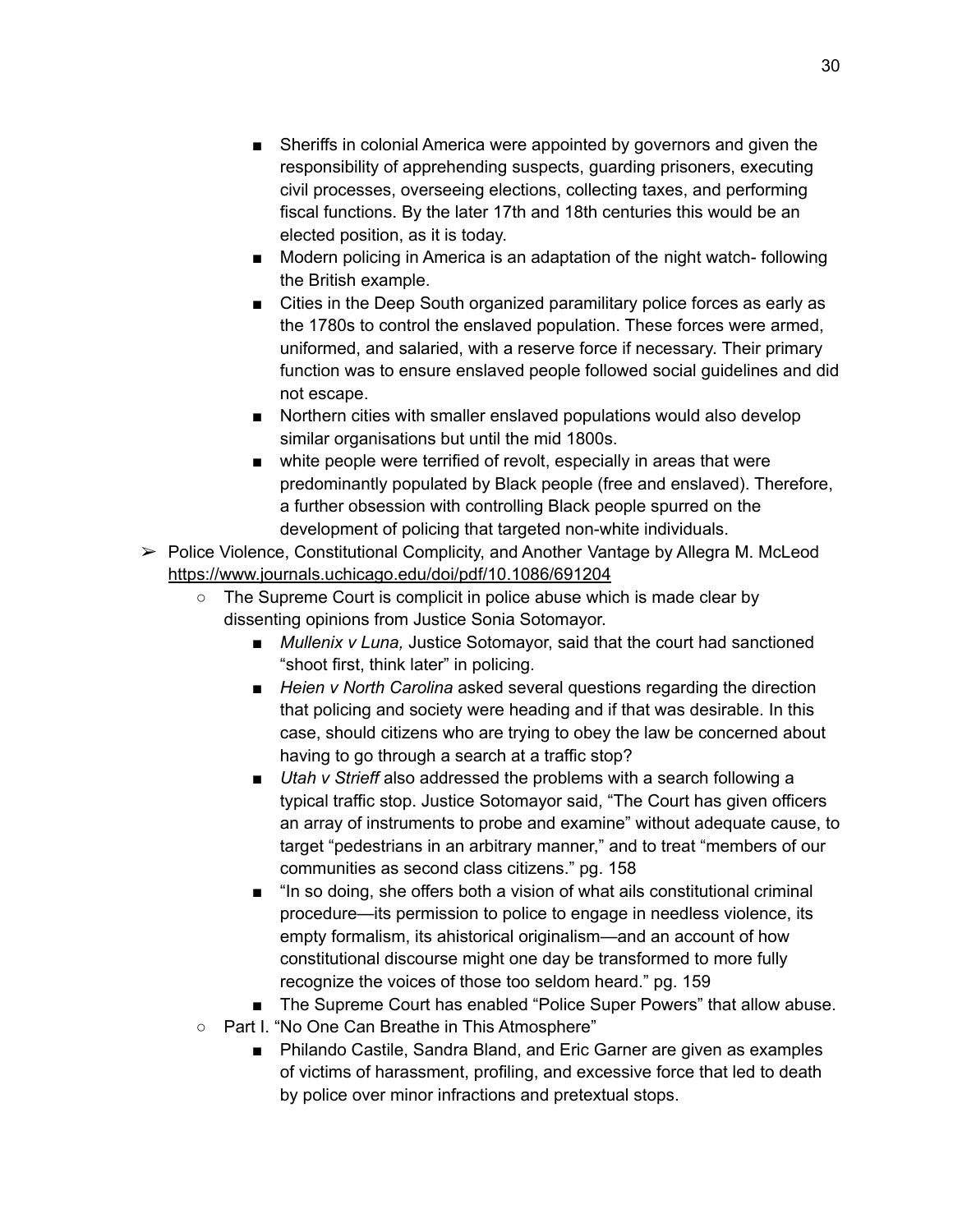- Also gave an example of a woman in Baltimore that was stopped for a traffic infraction, strip-searched, and sexually assaulted in the form of a cavity search. Nothing was found.
- Another case in Baltimore- they were transporting an unarmed woman going through a mental health crisis and repeatedly tasered her on the way to a mental facility despite not posing any threat and not being under arrest.
- There is an indisputable, nationwide pattern of police engaging in what should be routine, non-intrusive, non-violent activities that result in overwhelming brutality and death.
- Justice Sotomayor in *Strieff* urges the importance not to see these events as isolated or one-off but rather that "[t]hey are the canaries in the coal mine, whose deaths, civil and literal, warn us that no one can breathe in this atmosphere." pg. 161 Here she was referencing Black Lives Matter and the protest cry of "I can't breathe." This article references Eric Garner, but as we know, this also applies to George Floyd and the June 2020 and beyond protests.
- Doctrinal Complicity- how the Supreme Court supports this kind of policing
	- 1. Profiling and the routine use of pretextual stops.
		- "The Supreme Court in *Whren v United States* unanimously authorized police to engage in pretextual policing consistent with the Fourth Amendment, targeting people on racial grounds so long as there is a traffic violation or other minor criminal offense to support the stop." pg. 161
		- *Utah v Strieff* encourages police to make traffic stops hoping that they get lucky and find someone with a minor outstanding warrant and in a search find something to add more charges on, such as drugs in the car. With the understanding that a person inconvenienced by this and not found to have a warrant is unlikely to do anything about it.
	- 2. The degrading ordeal of searches and arrests.
		- "In *Atwater v City of Lago Vista*, a mother driving with her two young children was subject to a full custodial arrest for failure to fasten her seatbelt. In 2001, the Court held this to be a constitutionally reasonable seizure, permitting a full custodial arrest when the violation in question is as minor as a simple traffic infraction." pg. 164
		- This ruling led directly to the reasoning behind stopping Sandra Bland, Eric Garner, and countless others and their subsequent murders.
		- The Supreme Court, through decisions like *Strieff,* have allowed for searches for minor infractions.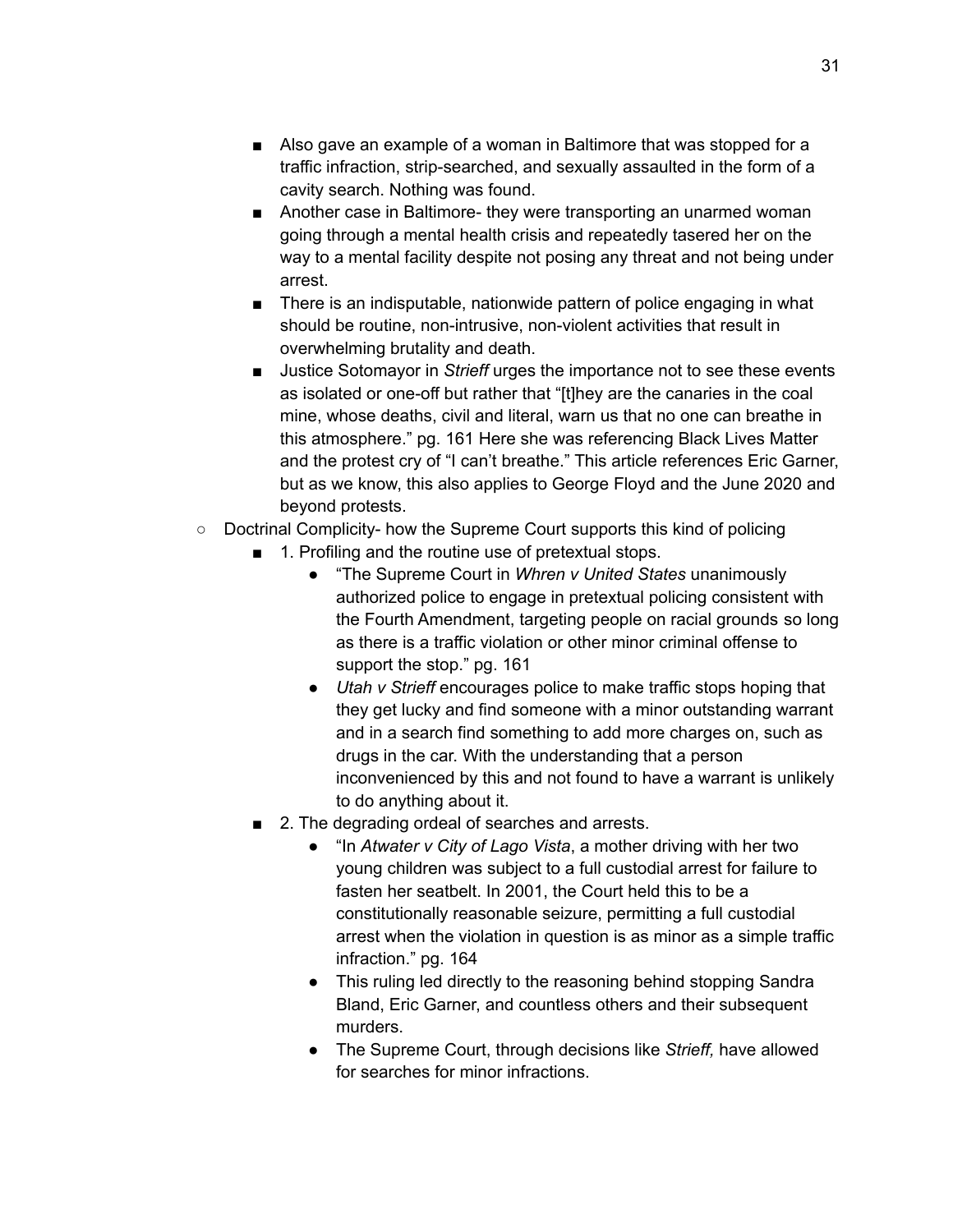- *● Florence v Board of Chosen Freeholders of the County of Burlington* allows police visual inspection of any person's naked body who is subject to arrest. It also allows them to use any force they deem necessary in such an arrest. This now bridges the offenses and brutality of the police into the realm of sexual assault. All of which is sanctioned by the highest court in the country.
- 3. "Shoot first, think later" policing.
	- *● Scott v Harris* reinforces the police in their use of deadly force in situations that do not warrant them. "The Court thus made clear from that point forward that the police may use deadly force consistent with the Fourth Amendment, even when death or severe injury could be readily avoided." pg. 167
	- Qualified immunity doctrine.
	- *● Mullenix v Luna* failed to uphold the Fourth Amendment and ensured police officers continued qualified immunity.
		- In this case, an officer shot at the person they were pursuing before they had reached the spike cut off against orders from higher up and then made derogatory comments to the superior officer that had told him not to.
- *■ City and County of San Francisco v Sheehan* demonstrated qualified immunity for officers that murder people in mental health crises. They upheld that the police are not responsible for adjusting their conduct to anyone's disability or state of mind.
- The formality of the court often leaves out and alienates the people who are on the other end of these interactions. It is difficult for the individual (even when there are many) to make their way through the court in the same way an institution can.
- It regularly fails to acknowledge individual circumstances and relies on prior rulings that support the same problems.
- The court has developed a three-part determination of evidence admission following an illegal stop or search, referred to as the "poisonous tree doctrine" It gives three main exceptions
	- "These three exceptions include the "independent source doctrine," which asks whether the police had independent lawful access to the evidence in question through a separate source; the "inevitable discovery doctrine," which asks whether an already commenced investigation would invariably have identified the evidence in question; and the "attenuation doctrine," which is the primary focus of the analysis in Strieff. The attenuation doctrine assesses the "causal link between the government's unlawful acts and the discovery of evidence." pg. 170-171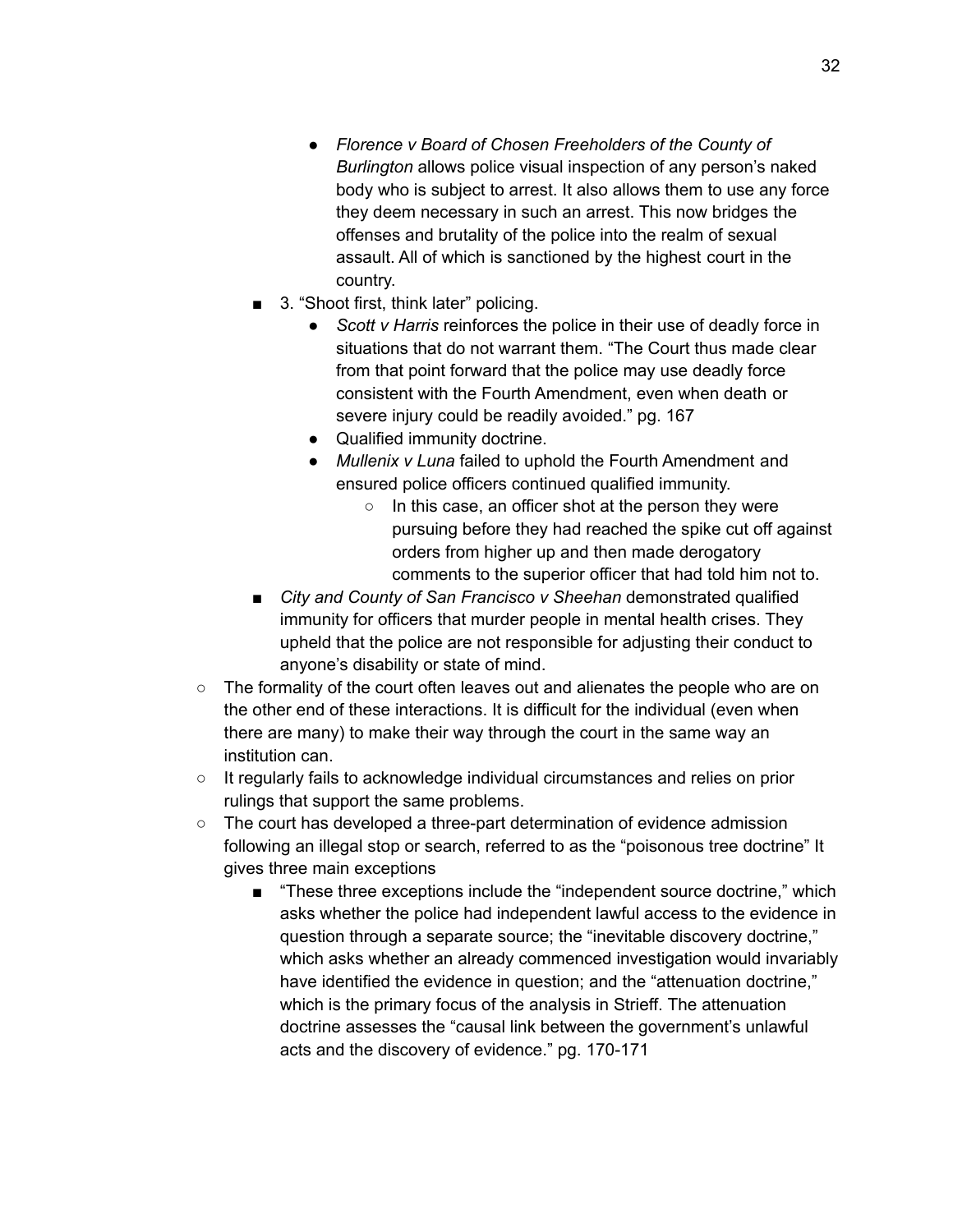- ➢ [https://www.thenation.com/article/archive/the-history-of-lynching-and-the-present-of-polic](https://www.thenation.com/article/archive/the-history-of-lynching-and-the-present-of-policing/) [ing/](https://www.thenation.com/article/archive/the-history-of-lynching-and-the-present-of-policing/) - Article by professor Khalil Gibran [Muhammad](https://www.thenation.com/authors/khalil-gibran-muhammad/) on the history of lynching
- ➢ <https://www.whitehousehistory.org/slave-patrols-in-the-presidents-neighborhood> Super interesting article about slave patrols and policing in antebellum Washington D.C. Contains the quote from Thomas Smallwood used in the text.
- $\triangleright$  <https://www.boston.gov/departments/police/brief-history-boston-police> Article about the history of Boston Police and the Boston Watch. Sub headline "The History of American Law Enforcement Begins in Boston."
- ➢ [https://www.americanbar.org/groups/crsj/publications/human\\_rights\\_magazine\\_home/civ](https://www.americanbar.org/groups/crsj/publications/human_rights_magazine_home/civil-rights-reimagining-policing/how-you-start-is-how-you-finish/) [il-rights-reimagining-policing/how-you-start-is-how-you-finish/](https://www.americanbar.org/groups/crsj/publications/human_rights_magazine_home/civil-rights-reimagining-policing/how-you-start-is-how-you-finish/) - How You Start is How You Finish? The Slave Patrol and Jim Crow Origins of Policing
	- Two origin stories of America's police forces:
		- Slave Patrols
		- Second Amendment militias
	- Slave codes originated in Virginia and Maryland, and they found their origin in slave codes from Barbados.
- ➢ [https://lawenforcementmuseum.org/2019/07/10/slave-patrols-an-early-form-of-american](https://lawenforcementmuseum.org/2019/07/10/slave-patrols-an-early-form-of-american-policing/)[policing/](https://lawenforcementmuseum.org/2019/07/10/slave-patrols-an-early-form-of-american-policing/) - National Law Enforcement Museum blog post on Slave Patrols.
	- "I [patroller's name], do swear, that I will as searcher for guns, swords, and other weapons among the slaves in my district, faithfully, and as privately as I can, discharge the trust reposed in me as the law directs, to the best of my power. So help me, God.' -Slave Patroller's Oath, North Carolina, 1828."
	- "Slave patrols were no less violent (as opposed to privately hired Slave Catchers) in their control of African Americans; they beat and terrorized as well. Their distinction was that they were legally compelled to do so by local authorities. In this sense, it was considered a civic duty—one that in some areas could result in a fine if avoided."
	- How were these patrollers selected? It varied from colony to colony and state to state. In almost all cases though, the patrols were made up of white men with a variety of backgrounds, some landowning whites and some poor whites. Land owning whites called to "duty" usually had the option to pay a substitute to take their place, a practice that would continue even into the American Civil War.
	- "After the Civil War, Southern police departments often carried over aspects of the patrols. These included systematic surveillance, the enforcement of curfews, and even notions of who could become a police officer. Though a small number of African Americans joined the police force in the South during Reconstruction, they met active resistance."
- ➢ [https://www.adl.org/Backgrounders/OathKeepers-](https://www.adl.org/Backgrounders/OathKeepers) Anti-Defamation League article about the Oathkeepers
- ➢ <https://www.youtube.com/watch?v=wPu6-1yy8-o> -NPR Throughline video about the history of policing. This video was made in direct response to the murder of George Floyd.